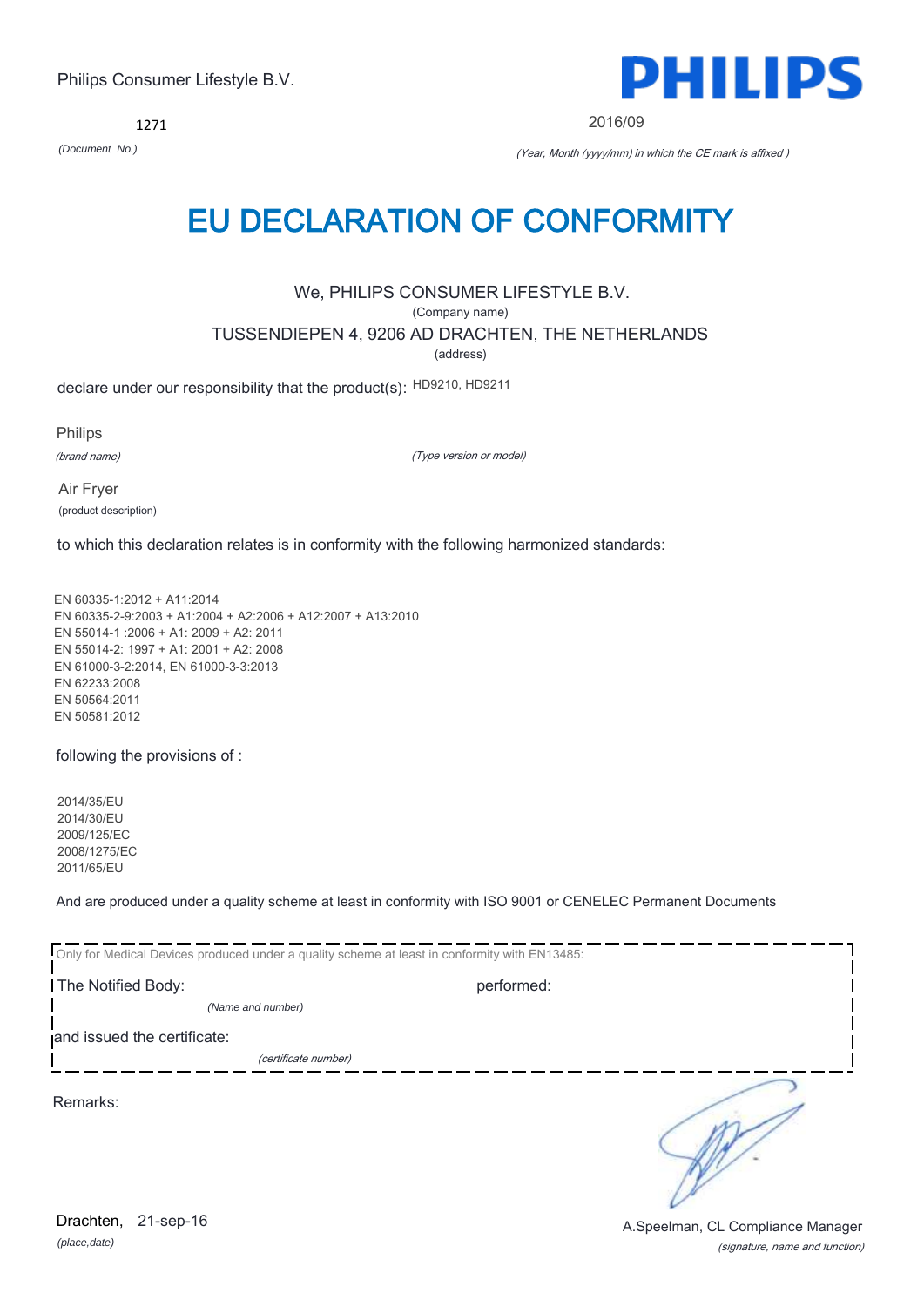1271



#### 2016/09

*(Document No. /Bericht Nr. )* (Year, Month (yyyy/mm) in which the CE mark is affixed /Jahr der CE Zeichenerteilung )

# EU DECLARATION OF CONFORMITY

(EG - Konformitätserklärung)

### We, PHILIPS CONSUMER LIFESTYLE B.V.

(Company name / Name)

TUSSENDIEPEN 4, 9206 AD DRACHTEN, THE NETHERLANDS

(address / Anschrift)

declare under our responsibility that the product(s) HD9210, HD9211

erklären als Verantwortliche, daß folgende(s) elektrische(n) Produkt(e)

Philips

(brand name, Markenname)

(Type version or model, Typenbezeichnung oder Modell )

Air Fryer (product description, Produktbezeichnung)

to which this declaration relates is in conformity with the following harmonized standards: (auf die sich diese Konformitätserklärung bezieht, allen nachstehenden hamonisierten Normen entspricht.)

EN 60335-1:2012 + A11:2014 EN 60335-2-9:2003 + A1:2004 + A2:2006 + A12:2007 + A13:2010 EN 55014-1 :2006 + A1: 2009 + A2: 2011 EN 55014-2: 1997 + A1: 2001 + A2: 2008 EN 61000-3-2:2014, EN 61000-3-3:2013 EN 62233:2008 EN 50564:2011 EN 50581:2012

following the provisions of : (Entsprechend den Bestimmungen der)

2014/35/EU 2014/30/EU 2009/125/EC 2008/1275/EC 2011/65/EU

And are produced under a quality scheme at least in conformity with ISO 9001 or CENELEC Permanent Documents (und die gemäß eines Qualitätsystems produziert werden, dass mindestens der ISO 9001 oder CENELEC Permanent Documents entspricht)

|                              | Only for Medical Devices produced under a quality scheme at least in conformity with EN13485: |              |                                                             |
|------------------------------|-----------------------------------------------------------------------------------------------|--------------|-------------------------------------------------------------|
| The Notified Body:           |                                                                                               | performed:   |                                                             |
| (benannte Stelle)            | (Name and number/ Name und Kennnummer)                                                        | (ausgeführt) | (description of intervention / Beschreibung des Verfahrens) |
| and issued the certificate:  |                                                                                               |              |                                                             |
| (und stellen das Zertifikat) | (certificate number / Zertifikatnummer)                                                       |              |                                                             |
| Remarks:                     |                                                                                               |              |                                                             |

*(place,date / Ort, Datum )* Drachten, 21-sep-16

(signature, name and function / Unterschrift, Name und Funktion des Unterzeichners ) A.Speelman, CL Compliance Manager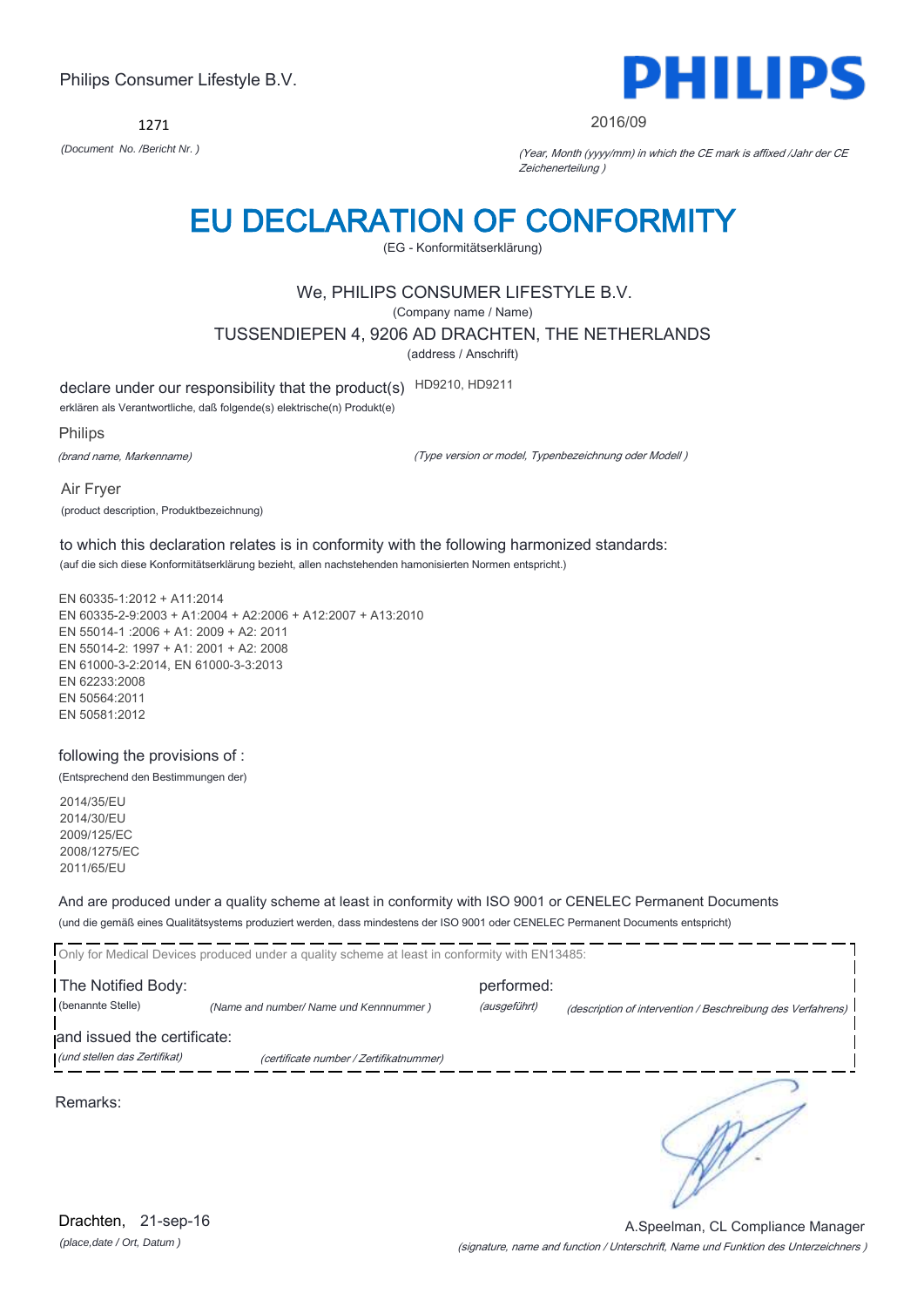1271



2016/09

*(Document No. / Numéro du document)* (Year, Month (yyyy/mm) in which the CE mark is affixed / Année/mois (aaaa/mm) au cours de laquelle le marquage CE a été apposé)

# EU DECLARATION OF CONFORMITY

(DECLARATION DE CONFORMITE CE)

### We, PHILIPS CONSUMER LIFESTYLE B.V.

(Company name / Nom de l'entreprise)

TUSSENDIEPEN 4, 9206 AD DRACHTEN, THE NETHERLANDS

(address / adresse)

declare under our responsibility that the product(s) HD9210, HD9211

(déclarons sous notre propre responsabilité que le(s) produit(s))

Philips

(brand name, nom de la marque)

(Type version or model, référence ou modèle)

Air Fryer (product description, description du produit)

to which this declaration relates is in conformity with the following harmonized standards: (auquel cette déclaration se rapporte, est conforme aux normes harmonisées suivantes)

EN 60335-1:2012 + A11:2014 EN 60335-2-9:2003 + A1:2004 + A2:2006 + A12:2007 + A13:2010 EN 55014-1 :2006 + A1: 2009 + A2: 2011 EN 55014-2: 1997 + A1: 2001 + A2: 2008 EN 61000-3-2:2014, EN 61000-3-3:2013 EN 62233:2008 EN 50564:2011 EN 50581:2012

#### following the provisions of :

(conformément aux exigences essentielles et autres dispositions pertinentes de:)

2014/35/EU 2014/30/EU 2009/125/EC 2008/1275/EC 2011/65/EU

And are produced under a quality scheme at least in conformity with ISO 9001 or CENELEC Permanent Documents (Et sont fabriqués conformément à une qualité au moins conforme à la norme ISO 9001 ou aux Documents Permanents CENELEC)

Only for Medical Devices produced under a quality scheme at least in conformity with EN13485: **The Notified Body: performed:** performed: (L'Organisme Notifié) *(Name and number/ nom et numéro)* (a effectué) (description of intervention / description de 'intervention) and issued the certificate: (et a délivré le certificat) (certificate number / numéro du certificat) ╮ Remarks:

*(place,date / lieu, date)* Drachten, 21-sep-16

### (signature, name and function / signature, nom et fonction) A.Speelman, CL Compliance Manager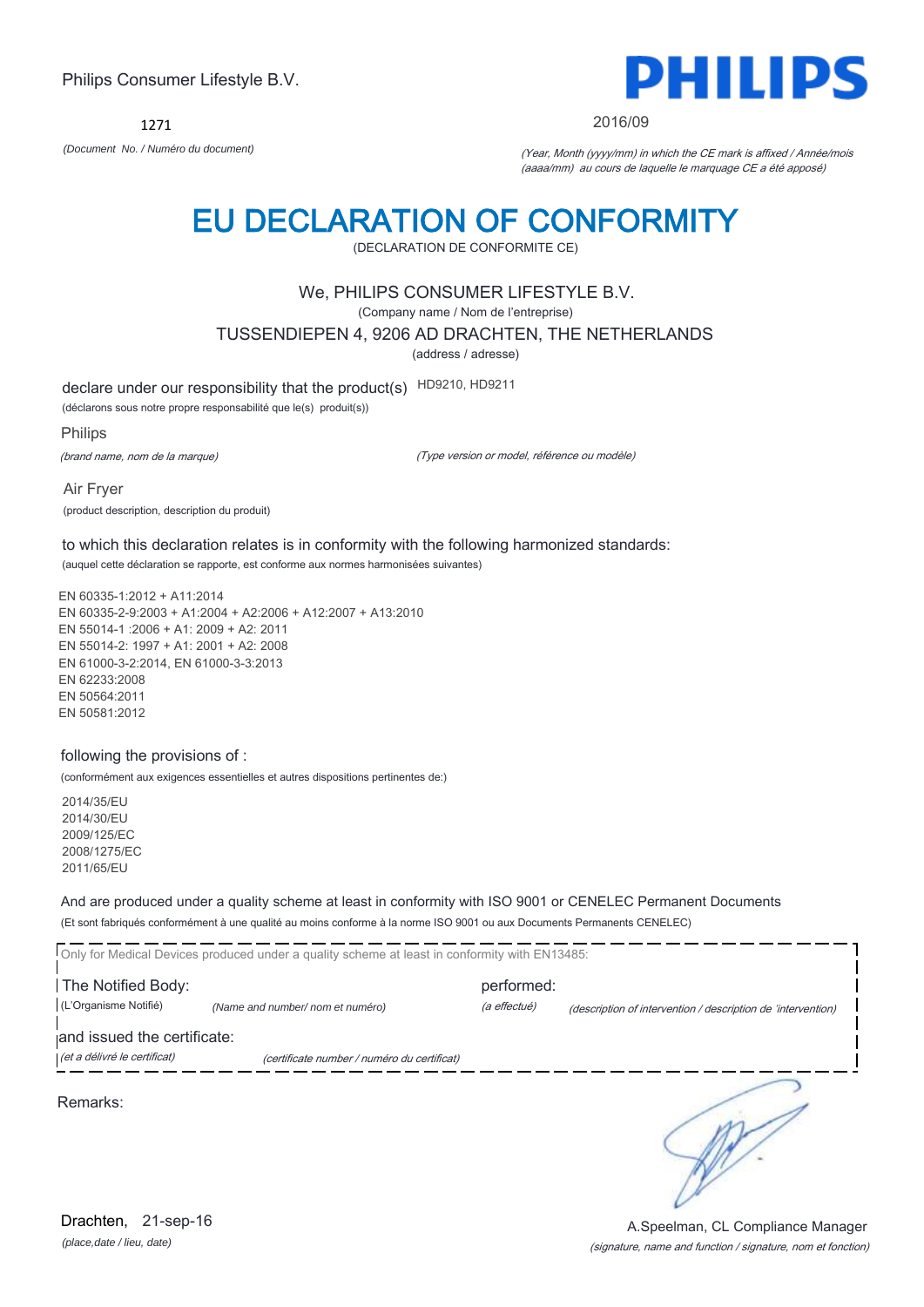1271



#### 2016/09

*(Document No. / Documentnummer)* (Year, Month (yyyy/mm) in which the CE mark is affixed / Jaar, maand waarin de CE markering is uitgegeven)

# EU DECLARATION OF CONFORMITY

(Europeese Conformiteitsverklaring)

### We, PHILIPS CONSUMER LIFESTYLE B.V.

(Company name / Bedrijfsnaam)

TUSSENDIEPEN 4, 9206 AD DRACHTEN, THE NETHERLANDS

(address / adres)

declare under our responsibility that the product(s) HD9210, HD9211

(verklaren dat onder onze verantwoordelijkheid de product(en))

Philips

(brand name, merknaam)

(Type version or model, typenummer of model)

Air Fryer (product description, productbeschrijving)

to which this declaration relates is in conformity with the following harmonized standards: (waar deze verklaring betrekking op heeft voldoen aan de volgende geharmoniseerde standaarden)

EN 60335-1:2012 + A11:2014 EN 60335-2-9:2003 + A1:2004 + A2:2006 + A12:2007 + A13:2010 EN 55014-1 :2006 + A1: 2009 + A2: 2011 EN 55014-2: 1997 + A1: 2001 + A2: 2008 EN 61000-3-2:2014, EN 61000-3-3:2013 EN 62233:2008 EN 50564:2011 EN 50581:2012

following the provisions of :

(volgens de voorwaarden van:)

2014/35/EU 2014/30/EU 2009/125/EC 2008/1275/EC 2011/65/EU

And are produced under a quality scheme at least in conformity with ISO 9001 or CENELEC Permanent Documents (En worden geproduceerd volgens een kwaliteitsprogramma wat minimaal overeenkomt met ISO9001 of de CENELEC permanente documenten)

Only for Medical Devices produced under a quality scheme at least in conformity with EN13485: **The Notified Body: performed:** performed: (Notified Body) *(Name and number/ Naam en nummer)* (heeft uitgevoerd) (description of intervention / uitgevoerd testprotocol) and issued the certificate: (en heeft een certificaat uitgegeven) (certificate number / nummer van het certificaat) ╮

Remarks:

*(place,date / plaats, datum)* Drachten, 21-sep-16

### (signature, name and function / handtekening, naam en functie) A.Speelman, CL Compliance Manager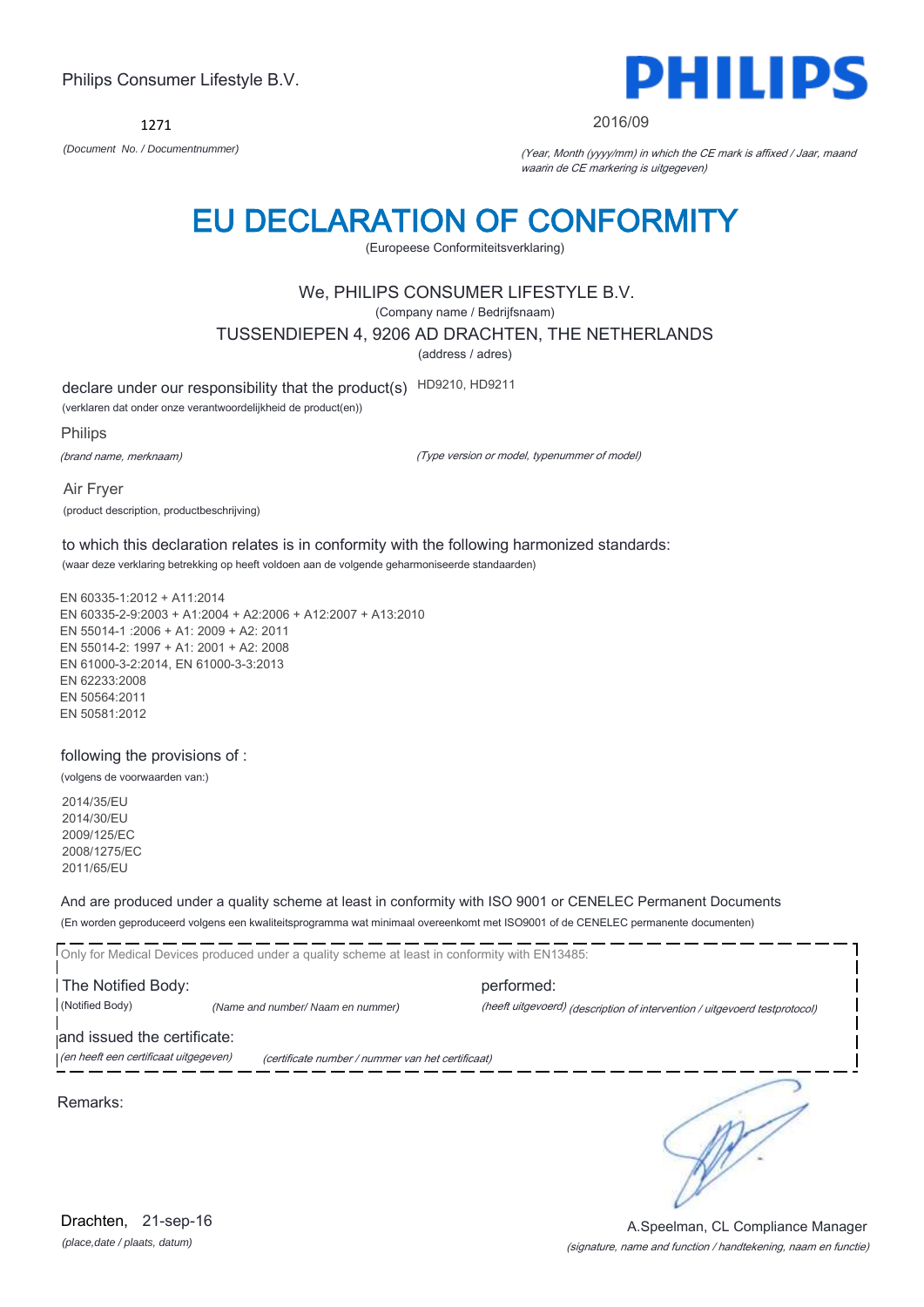1271



#### 2016/09

*(Document No. / Číslo zprávy)* (Year, Month (yyyy/mm) in which the CE mark is affixed / Rok udělění známky CE)

# EU DECLARATION OF CONFORMITY

(Prohlášení o shodě v EU)

### We, PHILIPS CONSUMER LIFESTYLE B.V.

(Company name / Jméno)

TUSSENDIEPEN 4, 9206 AD DRACHTEN, THE NETHERLANDS

(address / adresa)

declare under our responsibility that the product(s) HD9210, HD9211

(Prohlašujeme na svou odpovědnost, že elektrický výrobek)

Philips

(brand name, značka)

(Type version or model, Typ verze nebo model)

Air Fryer (product description, popis výrobku)

to which this declaration relates is in conformity with the following harmonized standards: (na nějž se toto prohlášení vztahuje, je ve shodě s následujícími harmonizovanými normami:)

EN 60335-1:2012 + A11:2014 EN 60335-2-9:2003 + A1:2004 + A2:2006 + A12:2007 + A13:2010 EN 55014-1 :2006 + A1: 2009 + A2: 2011 EN 55014-2: 1997 + A1: 2001 + A2: 2008 EN 61000-3-2:2014, EN 61000-3-3:2013 EN 62233:2008 EN 50564:2011 EN 50581:2012

following the provisions of :

(Následovaných ustanoveními Směrnic:)

2014/35/EU 2014/30/EU 2009/125/EC 2008/1275/EC 2011/65/EU

And are produced under a quality scheme at least in conformity with ISO 9001 or CENELEC Permanent Documents (A jsou vyráběny v systému řízení kvality minimálně ve shodě s ISO 9001 nebo)

Only for Medical Devices produced under a quality scheme at least in conformity with EN13485: **The Notified Body: performed:** performed: (Kompetentní orgán) *(Name and number/ Název a číslo)* (provedl) (description of intervention / popis operace) and issued the certificate: (a vydal certifikát,) (certificate number / číslo certifikátu) 5

Remarks:

*(place,date / místo, datum)* Drachten, 21-sep-16

(signature, name and function / podpis, jméno a funkce) A.Speelman, CL Compliance Manager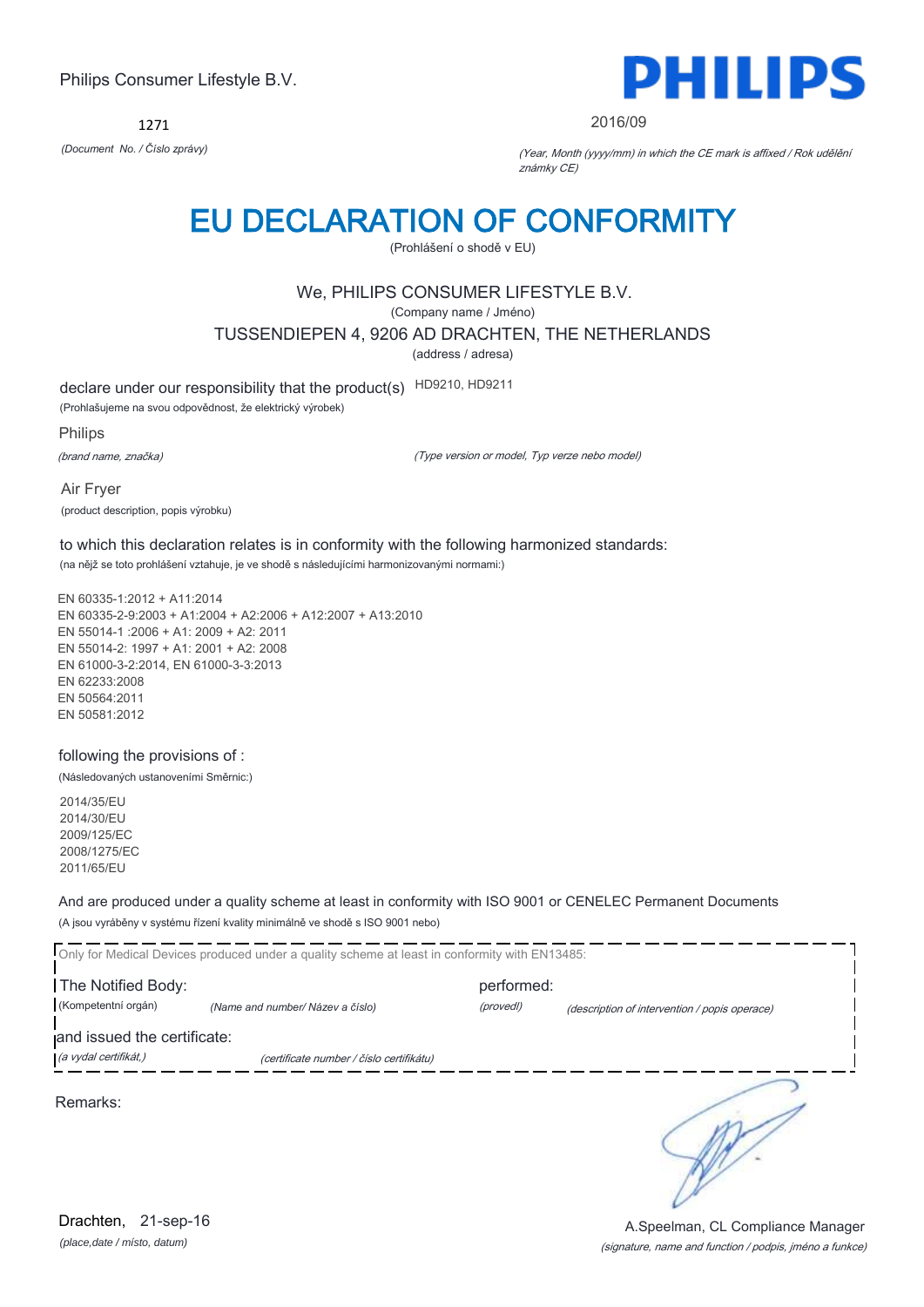1271



#### 2016/09

*(Document No. / Rapportnummer)* (Year, Month (yyyy/mm) in which the CE mark is affixed / Årstal for påhæftning af CE-mærkningen)

# EU DECLARATION OF CONFORMITY

(EU KONFORMITETSERKLÆRING)

### We, PHILIPS CONSUMER LIFESTYLE B.V.

(Company name / Virksomhedens navn)

TUSSENDIEPEN 4, 9206 AD DRACHTEN, THE NETHERLANDS

(address / adresse)

declare under our responsibility that the product(s) HD9210, HD9211

(Erklærer i henhold til vores ansvar, at de(t) elektriske produkt(er))

Philips

(brand name, navn på varemærke)

(Type version or model, type eller model)

Air Fryer (product description, produktbeskrivelse)

to which this declaration relates is in conformity with the following harmonized standards: (til hvilke(t) denne erklæring relaterer sig, er i konformitet med følgende harmoniserede standarder)

EN 60335-1:2012 + A11:2014 EN 60335-2-9:2003 + A1:2004 + A2:2006 + A12:2007 + A13:2010 EN 55014-1 :2006 + A1: 2009 + A2: 2011 EN 55014-2: 1997 + A1: 2001 + A2: 2008 EN 61000-3-2:2014, EN 61000-3-3:2013 EN 62233:2008 EN 50564:2011 EN 50581:2012

#### following the provisions of :

(Opfylder de ufravigelige krav og øvrige forskrifter i)

2014/35/EU 2014/30/EU 2009/125/EC 2008/1275/EC 2011/65/EU

And are produced under a quality scheme at least in conformity with ISO 9001 or CENELEC Permanent Documents (Og er produceret i en kvalitet, der, som minimum, opfylder kravene i ISO 9001-standarden eller CENELEC's permanente dokumenter)

Only for Medical Devices produced under a quality scheme at least in conformity with EN13485: **The Notified Body: performed:** performed: (Det Notificerede Organ) *(Name and number/ Navn og nummer)* (har gennemført) (description of intervention / beskrivelse af intervention) and issued the certificate: (og udstedt erklæringen) (certificate number / erklæringsnummer)

Remarks:

*(place,date / sted, dato)* Drachten, 21-sep-16

∍

(signature, name and function / Signatur, navn og titel) A.Speelman, CL Compliance Manager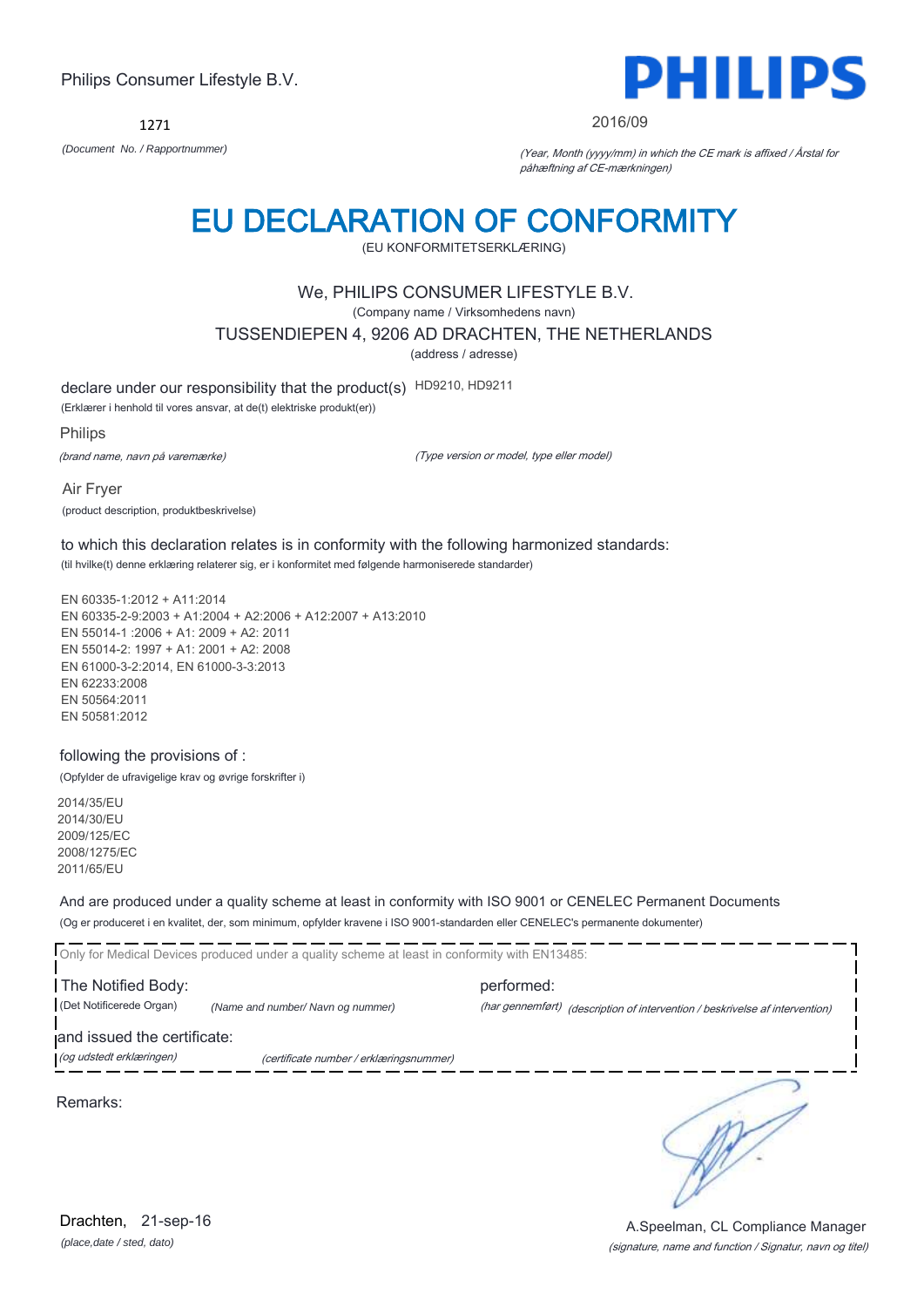*(place,date / lugar, fecha)* Drachten, 21-sep-16

# Philips Consumer Lifestyle B.V.

1271 *(Document No. / Documento nº.)* (Year, Month (yyyy/mm) in which the CE mark is affixed / Año en el que

se incluye el marcado CE))

2016/09

# EU DECLARATION OF CONFORMITY

(EU DECLARACIÓN CE DE CONFORMIDAD)

# We, PHILIPS CONSUMER LIFESTYLE B.V.

(Company name / Nombre compaña )

TUSSENDIEPEN 4, 9206 AD DRACHTEN, THE NETHERLANDS

(address / dirección )

declare under our responsibility that the product(s): HD9210, HD9211

(Declaramos bajo nuestra propia responsabilidad que el (los) producto(s):

Philips

(brand name, nombre de la marca)

(Type version or model, Referencia o modelo)

Air Fryer (product description, descripción del producto )

to which this declaration relates is in conformity with the following harmonized standards: (Al que hace referencia esta declaración cumple con las siguientes normas armonizadas)

EN 60335-1:2012 + A11:2014 EN 60335-2-9:2003 + A1:2004 + A2:2006 + A12:2007 + A13:2010 EN 55014-1 :2006 + A1: 2009 + A2: 2011 EN 55014-2: 1997 + A1: 2001 + A2: 2008 EN 61000-3-2:2014, EN 61000-3-3:2013 EN 62233:2008 EN 50564:2011 EN 50581:2012

### following the provisions of :

(Siguiendo las disposiciones relativas a:)

2014/35/EU 2014/30/EU 2009/125/EC 2008/1275/EC 2011/65/EU

And are produced under a quality scheme at least in conformity with ISO 9001 or CENELEC Permanent Documents (Y se fabrican conforme a una calidad al menos conforme a la norma ISO 9001 o a los Documentos Permanentes CENELEC)

Only for Medical Devices produced under a quality scheme at least in conformity with EN13485: **The Notified Body: performed:** performed: (El organismo notificado) *(Name and number/ Nombre y número)* (realizador) (description of intervention / descripción de la intervención) and issued the certificate: (Y expidió el certificado) (certificate number / número de certificado) ╮

Remarks:

A.Speelman, CL Compliance Manager

(signature, name and function / firma, nombre y cargo )

DHIII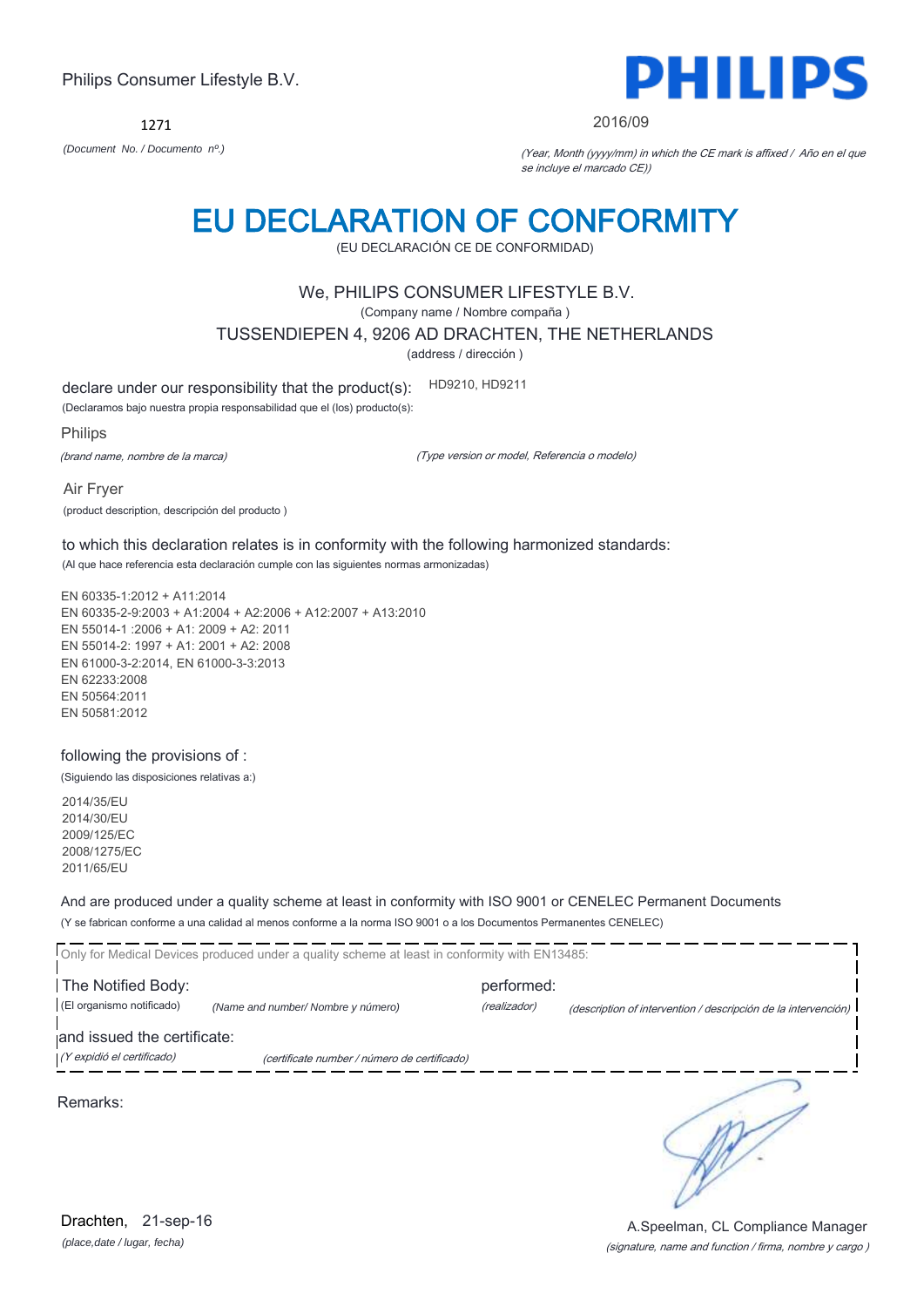1271



#### 2016/09

*(Document No. / Raportti nr.)* (Year, Month (yyyy/mm) in which the CE mark is affixed / CE merkinnän myöntämisvuosi)

# EU DECLARATION OF CONFORMITY

(Vaatimustenmukaisuusvakuutus)

### We, PHILIPS CONSUMER LIFESTYLE B.V.

(Company name / Nimi)

TUSSENDIEPEN 4, 9206 AD DRACHTEN, THE NETHERLANDS

(address / Osoite)

declare under our responsibility that the product(s) HD9210, HD9211

(Ilmoitus seuraavista vastuullamme olevista sähkötuotteista:)

Philips

(brand name, Brändinimi)

(Type version or model, Tyypi, versio tai malli)

Air Fryer (product description, Tuotekuvaus)

to which this declaration relates is in conformity with the following harmonized standards: (Tämä vakuutus on yhdenmukainen seuraavien harmonisointistandardien kanssa)

EN 60335-1:2012 + A11:2014 EN 60335-2-9:2003 + A1:2004 + A2:2006 + A12:2007 + A13:2010 EN 55014-1 :2006 + A1: 2009 + A2: 2011 EN 55014-2: 1997 + A1: 2001 + A2: 2008 EN 61000-3-2:2014, EN 61000-3-3:2013 EN 62233:2008 EN 50564:2011 EN 50581:2012

following the provisions of :

(Seuraavien määräysten mukaisesti)

2014/35/EU 2014/30/EU 2009/125/EC 2008/1275/EC 2011/65/EU

And are produced under a quality scheme at least in conformity with ISO 9001 or CENELEC Permanent Documents (Ja on tuotettu seuraavien laatujärjestelmien mukaisesti : ISO 9001 ja CENELEC asiakirjat)

|                             | Only for Medical Devices produced under a quality scheme at least in conformity with EN13485: |               |                                                     |
|-----------------------------|-----------------------------------------------------------------------------------------------|---------------|-----------------------------------------------------|
| The Notified Body:          |                                                                                               | performed:    |                                                     |
| (Ilmoitettu laitos)         | (Name and number/ Nimi ja numero)                                                             | (suoritetaan) | (description of intervention / toimenpiteen kuvaus) |
| and issued the certificate: |                                                                                               |               |                                                     |
| (Todistuksen antaja)        | (certificate number / Sertifikaatin numero)                                                   |               |                                                     |

*(place,date / paikka, päiväys)* Drachten, 21-sep-16

### (signature, name and function / Allekirjoitus, nimi ja asema) A.Speelman, CL Compliance Manager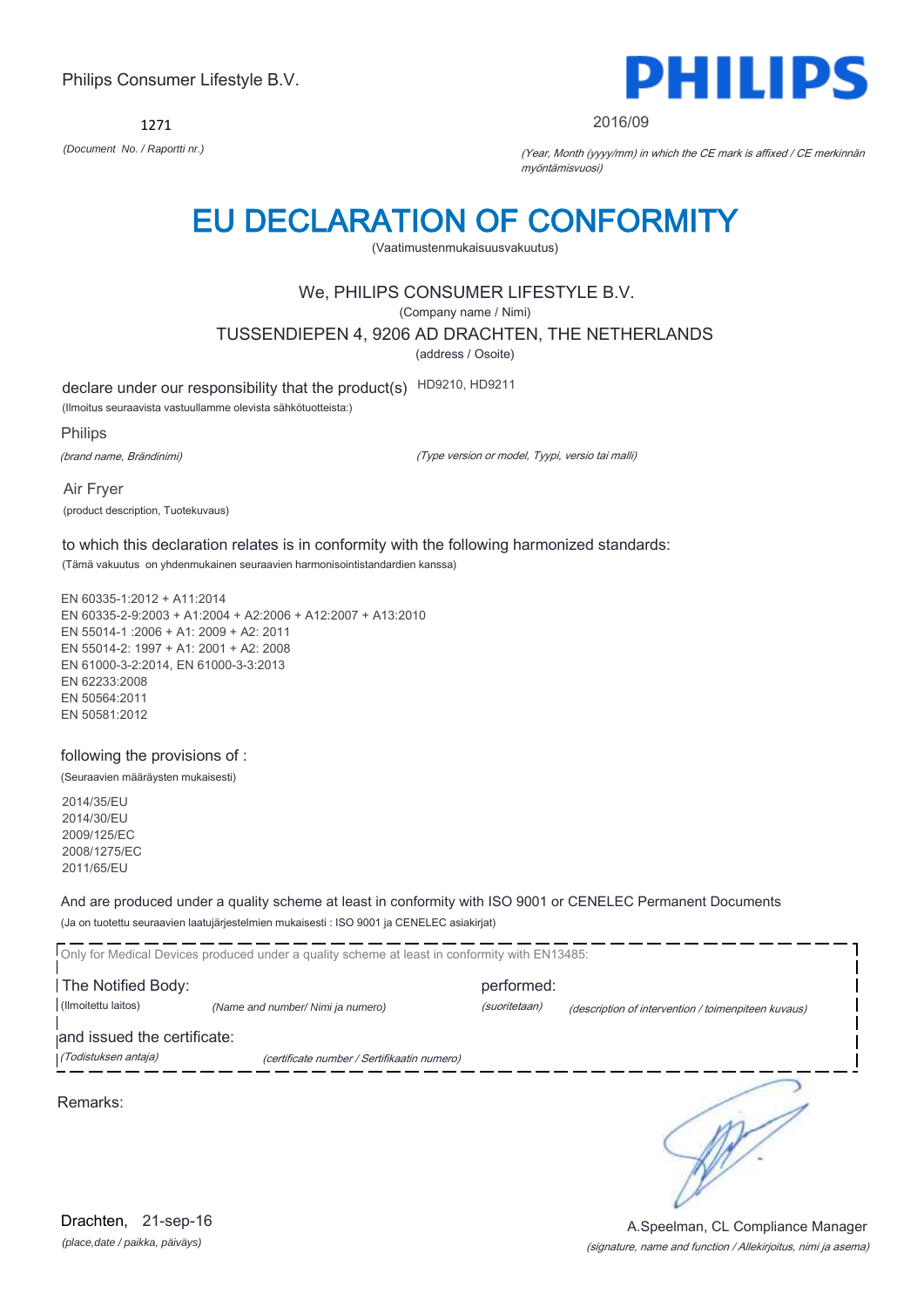1271



#### 2016/09

*(Document No. / Jelentés száma)* (Year, Month (yyyy/mm) in which the CE mark is affixed / A CE jelzés feltüntetésének éve)

# EU DECLARATION OF CONFORMITY

(EC MEGFELELŐSÉGI NYILATKOZAT)

### We, PHILIPS CONSUMER LIFESTYLE B.V.

(Company name / Név)

TUSSENDIEPEN 4, 9206 AD DRACHTEN, THE NETHERLANDS

(address / cím)

declare under our responsibility that the product(s) HD9210, HD9211

(Felelőssége tudatában nyilatkozik, hogy az alábbi elektronikai termék(ek))

Philips

(brand name, márkanév)

(Type version or model, Típusváltozat vagy modell)

Air Fryer (product description, termék megnevezése)

to which this declaration relates is in conformity with the following harmonized standards: (Az ezen nyilatkozatban foglaltak szerint megfelel(nek) a következő harmonizált szabványoknak)

EN 60335-1:2012 + A11:2014 EN 60335-2-9:2003 + A1:2004 + A2:2006 + A12:2007 + A13:2010 EN 55014-1 :2006 + A1: 2009 + A2: 2011 EN 55014-2: 1997 + A1: 2001 + A2: 2008 EN 61000-3-2:2014, EN 61000-3-3:2013 EN 62233:2008 EN 50564:2011 EN 50581:2012

following the provisions of : (Követve a következő ajánlásokat)

2014/35/EU 2014/30/EU 2009/125/EC 2008/1275/EC 2011/65/EU

And are produced under a quality scheme at least in conformity with ISO 9001 or CENELEC Permanent Documents (legalább az ISO 9001-nek megfelelően vagy)

|                                | Only for Medical Devices produced under a quality scheme at least in conformity with EN13485: |              |                                                    |
|--------------------------------|-----------------------------------------------------------------------------------------------|--------------|----------------------------------------------------|
| The Notified Body:             |                                                                                               | performed:   |                                                    |
| (Bejelentett testület)         | (Name and number/Név és szám)                                                                 | (teljesítve) | (description of intervention / intézkedés leírása) |
| and issued the certificate:    |                                                                                               |              |                                                    |
| (és a kibocsátott tanúsítvány) | (certificate number / tanúsítvány száma)                                                      |              |                                                    |
| Remarks:                       |                                                                                               |              |                                                    |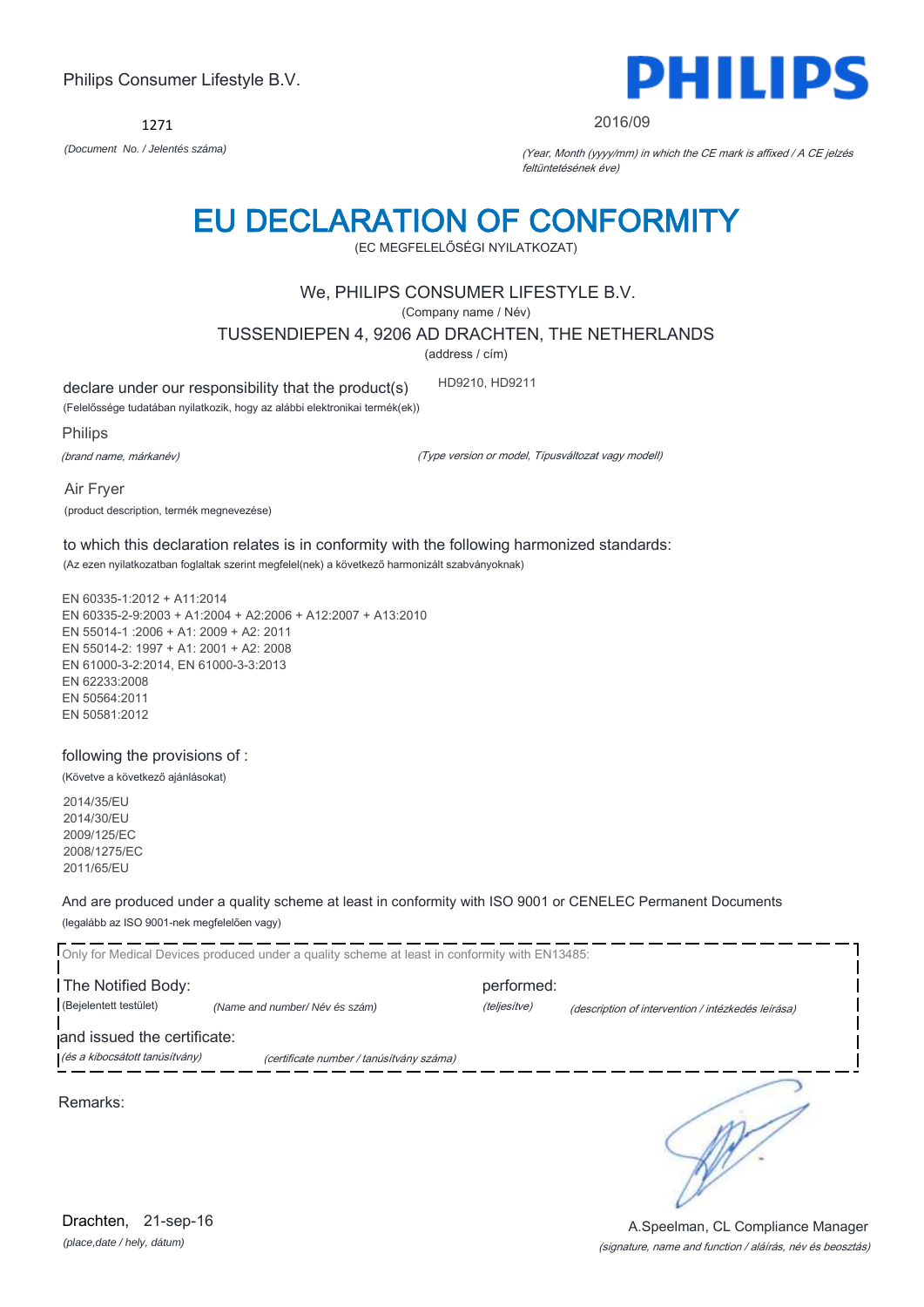1271



#### 2016/09

*(Document No. / Report Numero )* (Year, Month (yyyy/mm) in which the CE mark is affixed / Anno di apposizione della marcatura CE)

# EU DECLARATION OF CONFORMITY

(DICHIARAZIONE DI CONFORMITA' CE )

### We, PHILIPS CONSUMER LIFESTYLE B.V.

(Company name / denominazione sociale)

TUSSENDIEPEN 4, 9206 AD DRACHTEN, THE NETHERLANDS

(address / sede)

declare under our responsibility that the product(s): HD9210, HD9211

(dichiara sotto la propria responsabilità che il /i Prodotto /i elettrico/i)

Philips

(brand name, marchio)

(Type version or model, modello o versione )

Air Fryer (product description, descrizione del prodotto)

to which this declaration relates is in conformity with the following harmonized standards: (al quale la presente dichiarazione si riferisce è conforme alle seguenti norme tecniche armonizzate)

EN 60335-1:2012 + A11:2014 EN 60335-2-9:2003 + A1:2004 + A2:2006 + A12:2007 + A13:2010 EN 55014-1 :2006 + A1: 2009 + A2: 2011 EN 55014-2: 1997 + A1: 2001 + A2: 2008 EN 61000-3-2:2014, EN 61000-3-3:2013 EN 62233:2008 EN 50564:2011 EN 50581:2012

following the provisions of :

(secondo le disposizioni della )

2014/35/EU 2014/30/EU 2009/125/EC 2008/1275/EC 2011/65/EU

And are produced under a quality scheme at least in conformity with ISO 9001 or CENELEC Permanent Documents (e i processi produttivi seguono un sistema qualità conforme almeno alla norma ISO 9001 o ai documenti permanenti CENELEC)

|                                                           | Only for Medical Devices produced under a quality scheme at least in conformity with EN13485: |                             |                                                             |
|-----------------------------------------------------------|-----------------------------------------------------------------------------------------------|-----------------------------|-------------------------------------------------------------|
| The Notified Body:<br>(L'ente certificatore notificato)   | (Name and number/ denominazione e numero)                                                     | performed:<br>(ha eseguito) | (description of intervention / descrizione dell'intervento) |
| and issued the certificate:<br>(ed emesso il certificato) | (certificate number / numero del certificato)                                                 |                             |                                                             |
| Remarks:                                                  |                                                                                               |                             |                                                             |

*(place,date / luogo e data)* Drachten, 21-sep-16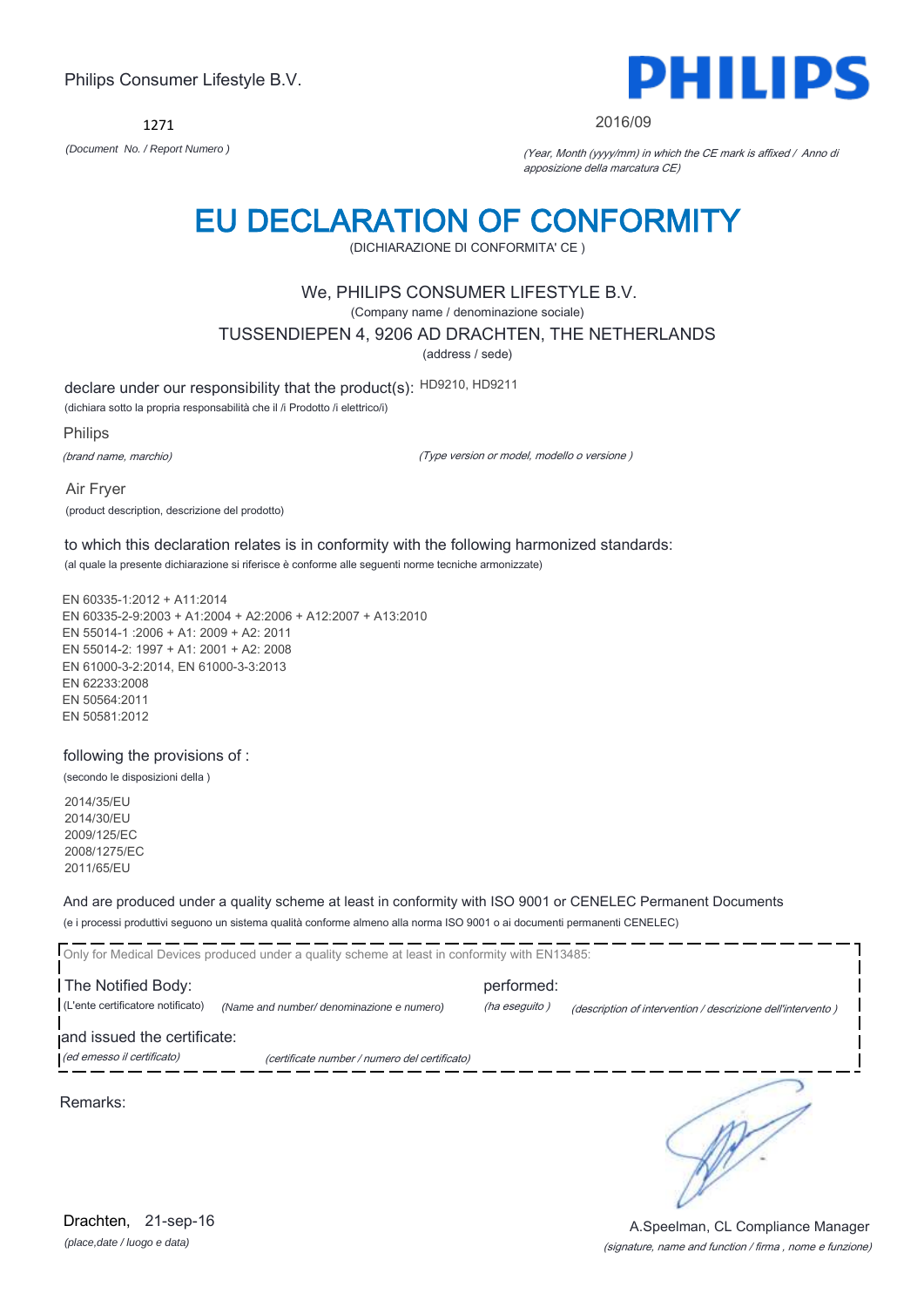1271



2016/09

*(Document No. / Pranešimo Nr.)* (Year, Month (yyyy/mm) in which the CE mark is affixed / Metai, kada CE patvirtino)

# EU DECLARATION OF CONFORMITY

(EC ATITIKTIES DEKLARACIJA)

### We, PHILIPS CONSUMER LIFESTYLE B.V.

(Company name / Pavadinimas)

TUSSENDIEPEN 4, 9206 AD DRACHTEN, THE NETHERLANDS

(address / adresas)

declare under our responsibility that the product(s) HD9210, HD9211

(Deklaruojame, kad elektronikos gaminys (-iai):)

Philips

(brand name, firmos ženklo pavadinimas )

(Type version or model, Tipas arba modelis)

Air Fryer (product description, gaminio aprašymas)

to which this declaration relates is in conformity with the following harmonized standards: (Pagal šią deklaraciją atitinka toliau nurodytus standartus:)

EN 60335-1:2012 + A11:2014 EN 60335-2-9:2003 + A1:2004 + A2:2006 + A12:2007 + A13:2010 EN 55014-1 :2006 + A1: 2009 + A2: 2011 EN 55014-2: 1997 + A1: 2001 + A2: 2008 EN 61000-3-2:2014, EN 61000-3-3:2013 EN 62233:2008 EN 50564:2011 EN 50581:2012

following the provisions of :

(Atitinka tokias nuostatas:)

2014/35/EU 2014/30/EU 2009/125/EC 2008/1275/EC 2011/65/EU

And are produced under a quality scheme at least in conformity with ISO 9001 or CENELEC Permanent Documents (Pagaminta atitinkant visus kokybės reikalavimus pagal ISO 9001 ar CENELEC nuolatinius dokumentus)

|                             | Only for Medical Devices produced under a quality scheme at least in conformity with EN13485: |            |                                                         |
|-----------------------------|-----------------------------------------------------------------------------------------------|------------|---------------------------------------------------------|
| The Notified Body:          |                                                                                               | performed: |                                                         |
| (Informuota istaiga)        | (Name and number/ Pavadinimas ir numeris)                                                     | (atlikta)  | (description of intervention / intervencijos aprašymas) |
| and issued the certificate: |                                                                                               |            |                                                         |
| (Sertifikatas išleistas)    | (certificate number / sertifikato numeris)                                                    |            |                                                         |
| Remarks:                    |                                                                                               |            |                                                         |

*(place,date / vieta, data)* Drachten, 21-sep-16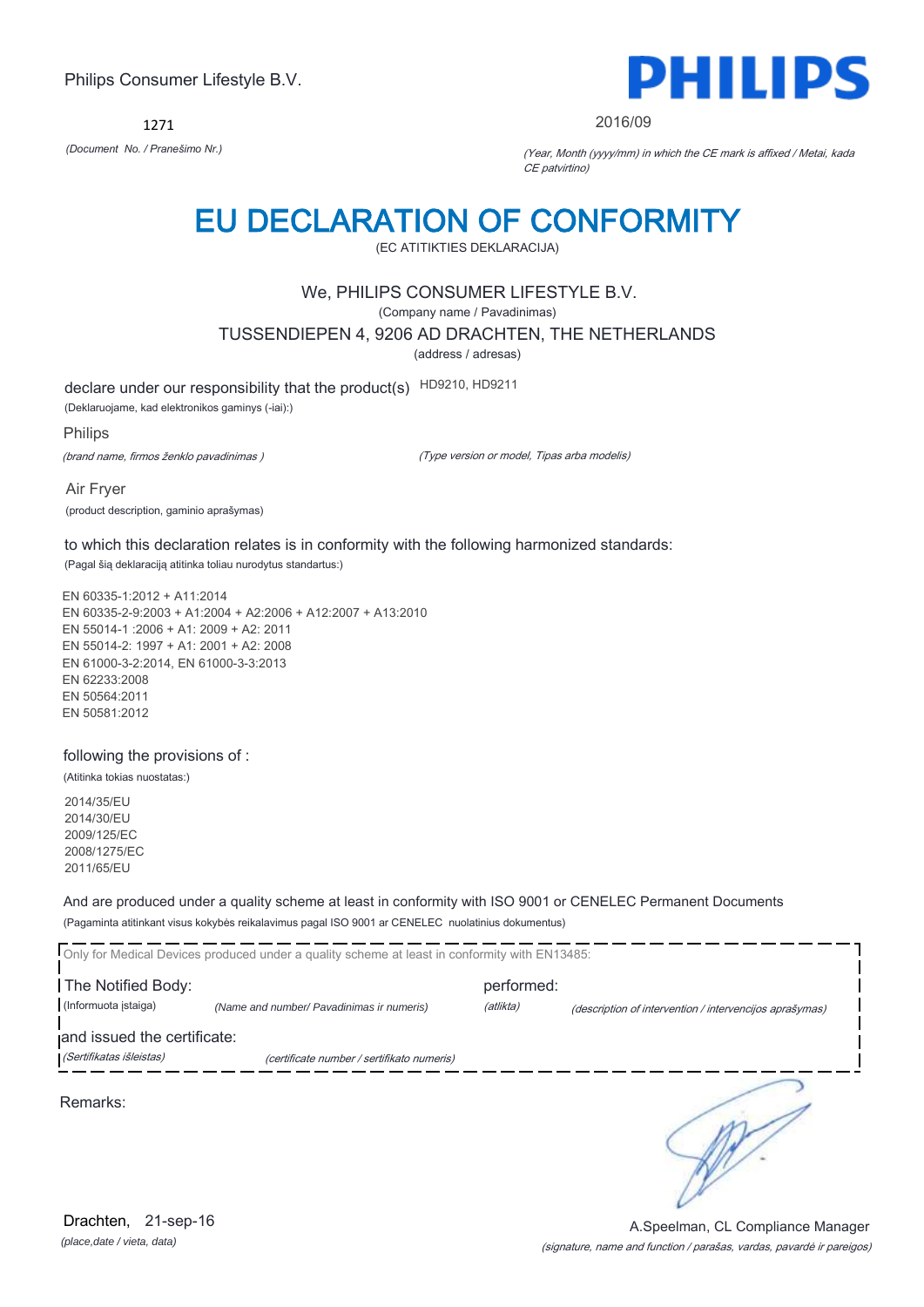1271



#### 2016/09

*(Document No. / Ziņojums Nr)* (Year, Month (yyyy/mm) in which the CE mark is affixed / Gads kurā CE zīme ieviesta)

# EU DECLARATION OF CONFORMITY

(EC deklarācija atbilstība)

### We, PHILIPS CONSUMER LIFESTYLE B.V.

(Company name / vārds)

TUSSENDIEPEN 4, 9206 AD DRACHTEN, THE NETHERLANDS

(address / adrese)

declare under our responsibility that the product(s) HD9210, HD9211

(deklarēt zem vai atbildība ka, elektronisks produkts)

Philips

(brand name, fabrikas marka vārds)

(Type version or model, Tips, versija vai modelis)

Air Fryer (product description, produkta apraksts)

to which this declaration relates is in conformity with the following harmonized standards: (Kam ši deklarācija atbilst ir apliecināt ar sekojošiem saskaņotiem standartiem)

EN 60335-1:2012 + A11:2014 EN 60335-2-9:2003 + A1:2004 + A2:2006 + A12:2007 + A13:2010 EN 55014-1 :2006 + A1: 2009 + A2: 2011 EN 55014-2: 1997 + A1: 2001 + A2: 2008 EN 61000-3-2:2014, EN 61000-3-3:2013 EN 62233:2008 EN 50564:2011 EN 50581:2012

following the provisions of :

(Sekojot noteikumiem)

2014/35/EU 2014/30/EU 2009/125/EC 2008/1275/EC 2011/65/EU

And are produced under a quality scheme at least in conformity with ISO 9001 or CENELEC Permanent Documents (Tiek ražots zem kvalitātes sistēma kas ir apstiprināta ar ISO 9001 vai CENELEC pastāvošiem dokumentiem )

|                             | Only for Medical Devices produced under a quality scheme at least in conformity with EN13485: |            |                                                        |
|-----------------------------|-----------------------------------------------------------------------------------------------|------------|--------------------------------------------------------|
| The Notified Body:          |                                                                                               | performed: |                                                        |
| (Reģistrēta galvenā daļa)   | (Name and number/ vārds un numurs)                                                            | (paveikts) | (description of intervention / intervencijas apraksts) |
| and issued the certificate: |                                                                                               |            |                                                        |
| (Un izveido sertifikātu)    | (certificate number / sertifikāta numurs)                                                     |            |                                                        |
| Remarks:                    |                                                                                               |            |                                                        |

*(place,date / vieta, datums)* Drachten, 21-sep-16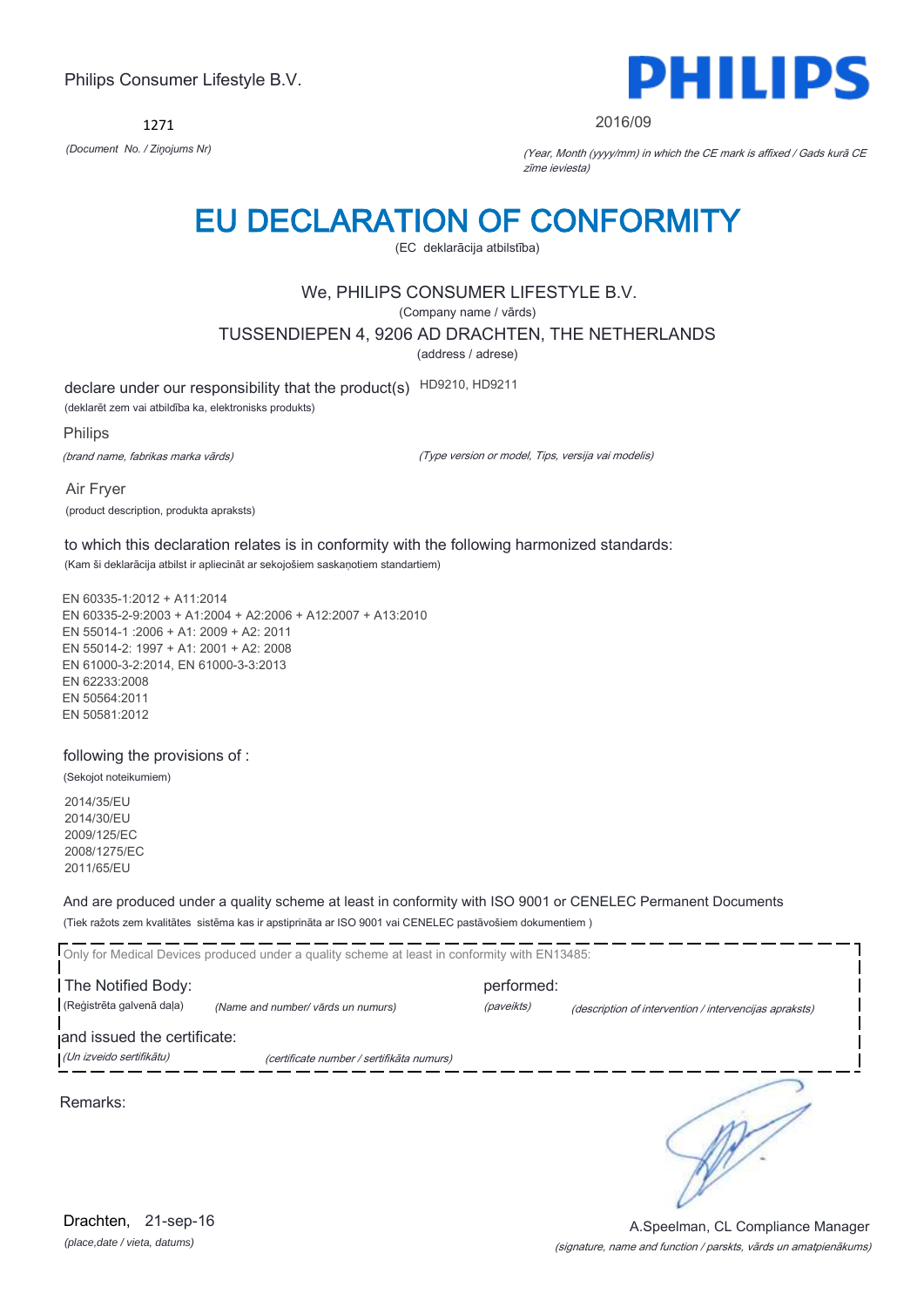1271



#### 2016/09

*(Document No. / Numer raportu)* (Year, Month (yyyy/mm) in which the CE mark is affixed / Rok, w którym oznakowanie CE zostało umieszczone na wyrobie)

# EU DECLARATION OF CONFORMITY

(DEKLARACJA ZGODNOŚCI UE)

### We, PHILIPS CONSUMER LIFESTYLE B.V.

(Company name / Nazwa)

TUSSENDIEPEN 4, 9206 AD DRACHTEN, THE NETHERLANDS

(address / adres)

declare under our responsibility that the product(s) HD9210, HD9211

(Deklarujemy na naszą odpowiedzialność, że urządzeni(e/a) elektryczne)

Philips

(brand name, marka)

(Type version or model, Typ lub model)

Air Fryer (product description, nazwa /opis produktu)

to which this declaration relates is in conformity with the following harmonized standards: (Do którego odnosi się niniejsza deklaracja jest zgodny z następującymi normami zharmonizowanymi)

EN 60335-1:2012 + A11:2014 EN 60335-2-9:2003 + A1:2004 + A2:2006 + A12:2007 + A13:2010 EN 55014-1 :2006 + A1: 2009 + A2: 2011 EN 55014-2: 1997 + A1: 2001 + A2: 2008 EN 61000-3-2:2014, EN 61000-3-3:2013 EN 62233:2008 EN 50564:2011 EN 50581:2012

following the provisions of :

(Zgodnie z dyrektywami)

2014/35/EU 2014/30/EU 2009/125/EC 2008/1275/EC 2011/65/EU

And are produced under a quality scheme at least in conformity with ISO 9001 or CENELEC Permanent Documents (oraz został wyprodukowany zgodnie ze standardami jakościowymi takimi jak ISO9001 lub CENELEC Permanent Documents)

|                             | Only for Medical Devices produced under a quality scheme at least in conformity with EN13485: |            |                                                |
|-----------------------------|-----------------------------------------------------------------------------------------------|------------|------------------------------------------------|
| The Notified Body:          |                                                                                               | performed: |                                                |
| (Jednostka certyfikujaca)   | (Name and number/ Nazwa i numer)                                                              | (wykonała) | (description of intervention / rodzaj badania) |
| and issued the certificate: |                                                                                               |            |                                                |
| (i wydała certyfikat)       | (certificate number / numer certyfikatu)                                                      |            |                                                |
|                             |                                                                                               |            |                                                |

Remarks:

 $\mathbb{R}^2$ 

*(place,date / miasto, data)* Drachten, 21-sep-16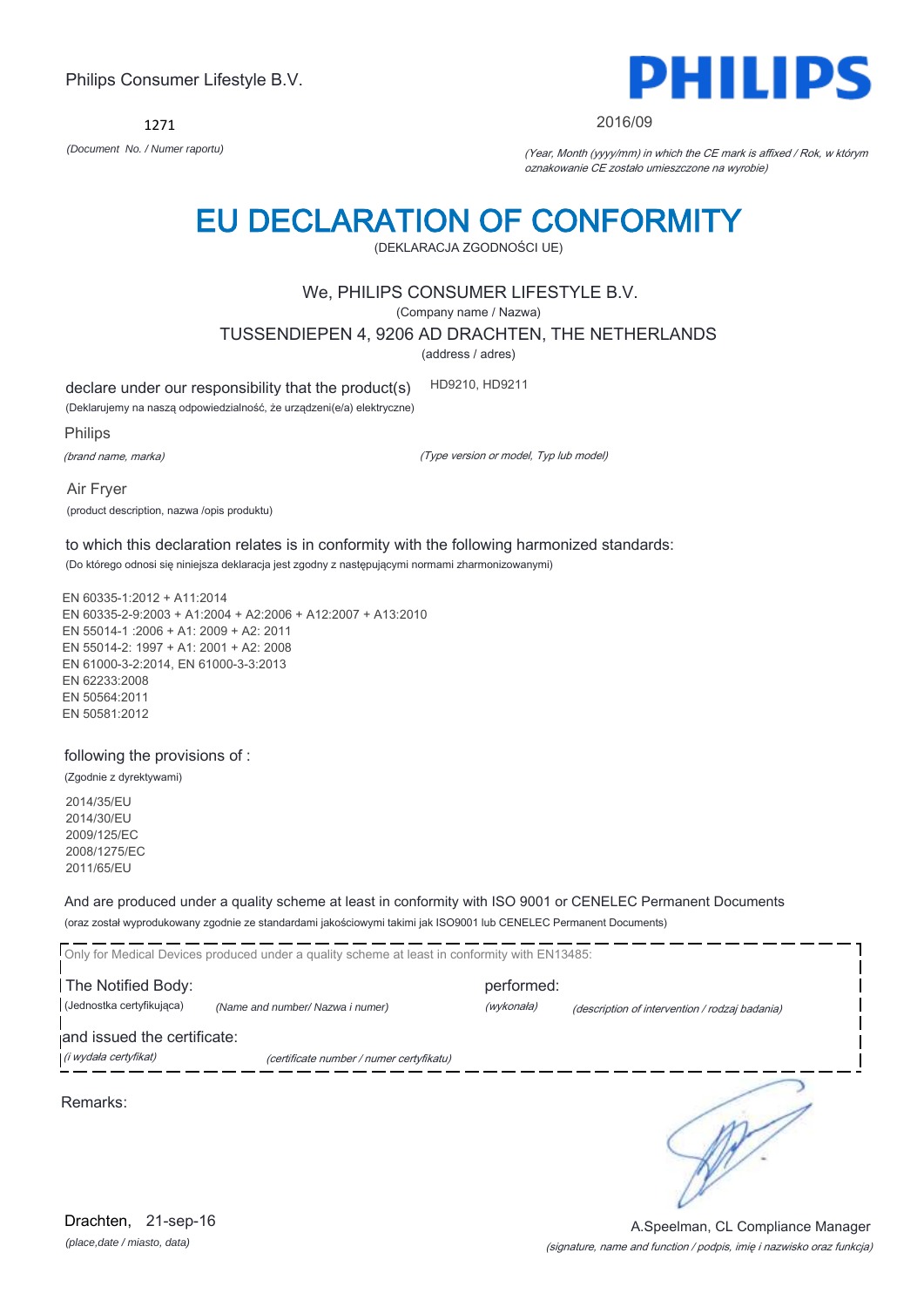1271



#### 2016/09

*(Document No. / Relatório No.)* (Year, Month (yyyy/mm) in which the CE mark is affixed / Ano em que a marca CE é afixada)

# EU DECLARATION OF CONFORMITY

(DECLARAÇÃODE CONFORMIDADE CE)

### We, PHILIPS CONSUMER LIFESTYLE B.V.

(Company name / Nome)

TUSSENDIEPEN 4, 9206 AD DRACHTEN, THE NETHERLANDS

(address)

declare under our responsibility that the product(s) HD9210, HD9211

(Declara sob a sua responsabilidade que o(s) producto(s) eléctricos )

Philips

(brand name, nome da marca)

(Type version or model, Indicar versão ou modelo)

Air Fryer (product description, Descrição do produto)

to which this declaration relates is in conformity with the following harmonized standards: (Aqueles a quem esta declaração se derige, está em conformidade com as seguintes normas harmonizadas)

EN 60335-1:2012 + A11:2014 EN 60335-2-9:2003 + A1:2004 + A2:2006 + A12:2007 + A13:2010 EN 55014-1 :2006 + A1: 2009 + A2: 2011 EN 55014-2: 1997 + A1: 2001 + A2: 2008 EN 61000-3-2:2014, EN 61000-3-3:2013 EN 62233:2008 EN 50564:2011 EN 50581:2012

following the provisions of :

(Na sequência do disposto em:)

2014/35/EU 2014/30/EU 2009/125/EC 2008/1275/EC 2011/65/EU

And are produced under a quality scheme at least in conformity with ISO 9001 or CENELEC Permanent Documents (E são produzidos sob um regime de qualidade, pelo menos, em conformidade com a norma ISO 9001 ou Documentos Permanentes CENELEC)

Only for Medical Devices produced under a quality scheme at least in conformity with EN13485: The Notified Body: example and the Notified Body: (O organismo notificado) *(Name and number/ Nome e número)* (realizada) (description of intervention / descrição da intervenção) and issued the certificate: (E emitido o certificado) (certificate number / certificado número) ₹

Remarks:

*(place,date / local, data)* Drachten, 21-sep-16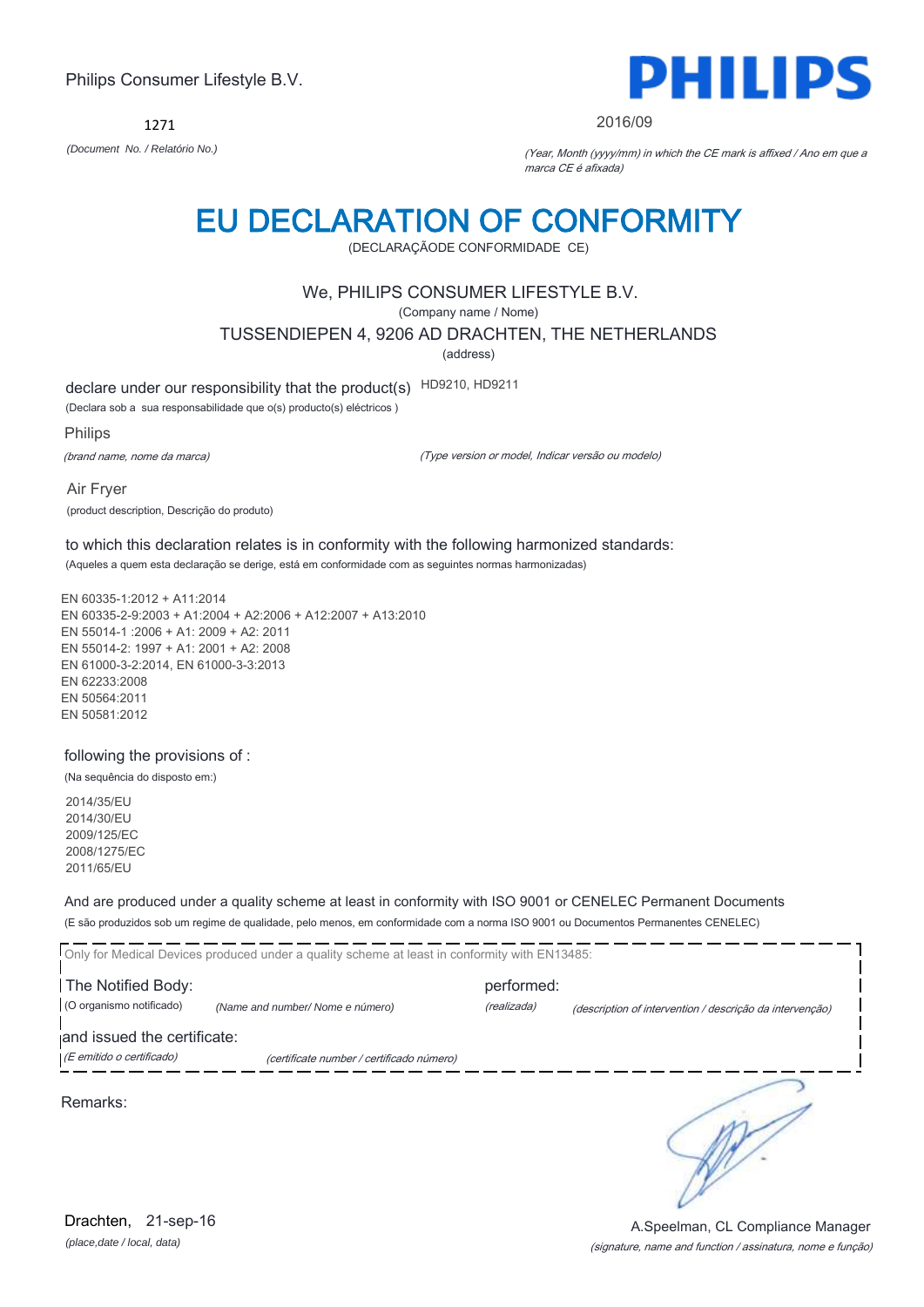1271



#### 2016/09

*(Document No. / Nr. raport)* (Year, Month (yyyy/mm) in which the CE mark is affixed / Anul în care este aplicat marcajul CE)

# EU DECLARATION OF CONFORMITY

(DECLARAŢIE DE CONFORMITATE CE)

### We, PHILIPS CONSUMER LIFESTYLE B.V.

(Company name / Nume)

TUSSENDIEPEN 4, 9206 AD DRACHTEN, THE NETHERLANDS

(address / adresă)

declare under our responsibility that the product(s) HD9210, HD9211

(Declarăm pe proprie răspundere că produsul (produsele) electric(e))

Philips

(brand name, marca)

(Type version or model, Tip sau model)

Air Fryer (product description, descriere produs)

to which this declaration relates is in conformity with the following harmonized standards: (La care se referă această declaraţie, este in conformitate cu următoarele standarde armonizate)

EN 60335-1:2012 + A11:2014 EN 60335-2-9:2003 + A1:2004 + A2:2006 + A12:2007 + A13:2010 EN 55014-1 :2006 + A1: 2009 + A2: 2011 EN 55014-2: 1997 + A1: 2001 + A2: 2008 EN 61000-3-2:2014, EN 61000-3-3:2013 EN 62233:2008 EN 50564:2011 EN 50581:2012

#### following the provisions of :

(În conformitate cu dispoziţiile directivelor)

2014/35/EU 2014/30/EU 2009/125/EC 2008/1275/EC 2011/65/EU

And are produced under a quality scheme at least in conformity with ISO 9001 or CENELEC Permanent Documents (Şi sunt fabricate după o schemă de calitate conformă cel puţin cu standardul ISO 9001 sau Documentele Permanente CENELEC)

|                                              | Only for Medical Devices produced under a quality scheme at least in conformity with EN13485: |                            |                                                         |
|----------------------------------------------|-----------------------------------------------------------------------------------------------|----------------------------|---------------------------------------------------------|
| The Notified Body:<br>(Organismul notificat) | (Name and number/ Nume si număr)                                                              | performed:<br>(a efectuat) | (description of intervention / descrierea interventiei) |
| and issued the certificate:                  |                                                                                               |                            |                                                         |
| (Și a emis certificatul)                     | (certificate number / Numărul certificatului)                                                 |                            |                                                         |
| Remarks:                                     |                                                                                               |                            |                                                         |

*(place,date / locul, data)* Drachten, 21-sep-16

#### (signature, name and function / semnătura, nume şi funcţie) A.Speelman, CL Compliance Manager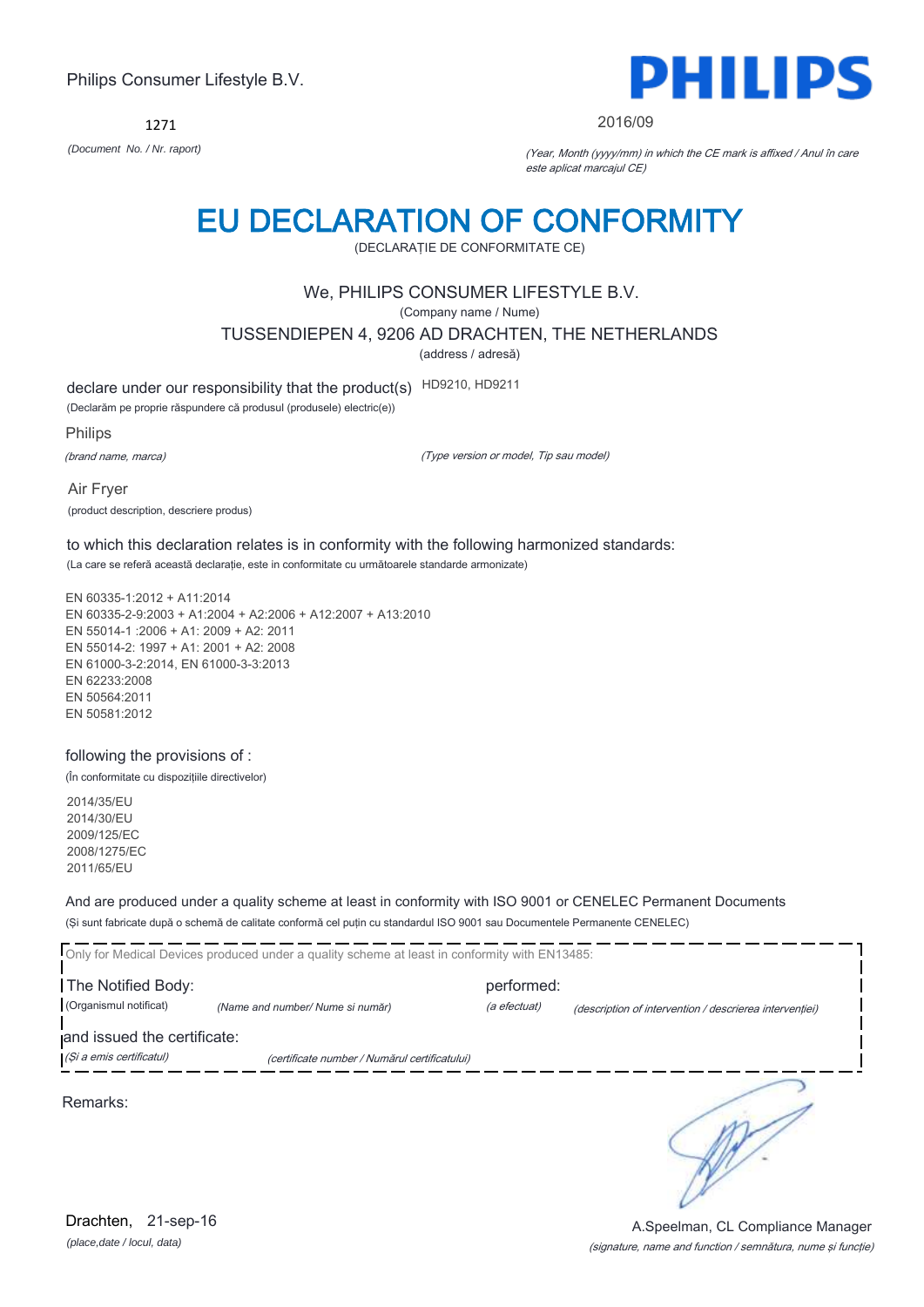1271



#### 2016/09

*(Document No. / Номер протокола)* (Year, Month (yyyy/mm) in which the CE mark is affixed / Год начала маркировки знаком CE)

# EU DECLARATION OF CONFORMITY

(CE Декларация о соответствии)

### We, PHILIPS CONSUMER LIFESTYLE B.V.

(Company name / Юридическое имя)

TUSSENDIEPEN 4, 9206 AD DRACHTEN, THE NETHERLANDS

(address / адрес)

declare under our responsibility that the product(s): HD9210, HD9211

(Декларируем под нашу ответственность, что электрическая продукция)

Philips

(brand name, торговая марка)

(Type version or model, тип, модель)

Air Fryer (product description, описание продукции)

to which this declaration relates is in conformity with the following harmonized standards: (указанная в данной декларации, соответствует требованиям следующих стандартов:)

EN 60335-1:2012 + A11:2014 EN 60335-2-9:2003 + A1:2004 + A2:2006 + A12:2007 + A13:2010 EN 55014-1 :2006 + A1: 2009 + A2: 2011 EN 55014-2: 1997 + A1: 2001 + A2: 2008 EN 61000-3-2:2014, EN 61000-3-3:2013 EN 62233:2008 EN 50564:2011 EN 50581:2012

following the provisions of :

(В соответствие с положениями:)

2014/35/EU 2014/30/EU 2009/125/EC 2008/1275/EC 2011/65/EU

And are produced under a quality scheme at least in conformity with ISO 9001 or CENELEC Permanent Documents (по крайней мере, в соответствии с ISO 9001 или)

Only for Medical Devices produced under a quality scheme at least in conformity with EN13485: The Notified Body: example and the Notified Body: (Нотифицированный Орган) *(Name and number/ Название и номер)* (проверил(а)) (description of intervention / описание проверки) and issued the certificate: (и выпустил(а) сертификат) (certificate number / номер сертификата) ₹ Remarks:

*(place,date / место, дата)* Drachten, 21-sep-16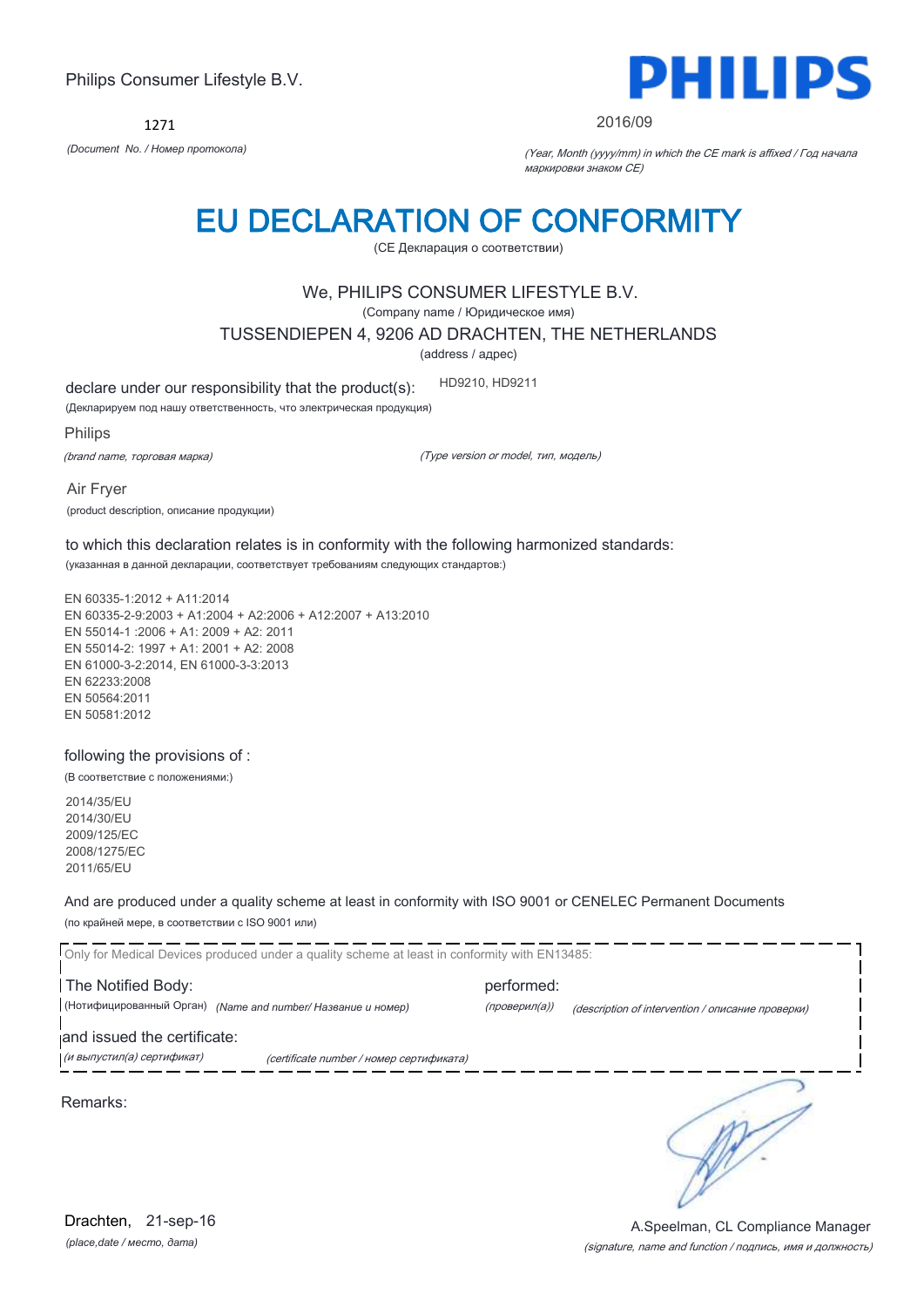1271



#### 2016/09

*(Document No. / Správa č.)* (Year, Month (yyyy/mm) in which the CE mark is affixed / Rok v ktorom je opatrený znakom CE)

# EU DECLARATION OF CONFORMITY

(Rok v ktorom je opatrený znakom CE)

### We, PHILIPS CONSUMER LIFESTYLE B.V.

(Company name / Meno )

TUSSENDIEPEN 4, 9206 AD DRACHTEN, THE NETHERLANDS

(address / adresa)

declare under our responsibility that the product(s) HD9210, HD9211

(Prehlasujeme na svoju zodpovednosť, že elektrický výrobok(y))

Philips

(brand name, názov značky)

(Type version or model, Typové označenie alebo model)

Air Fryer (product description, opis prístroja)

to which this declaration relates is in conformity with the following harmonized standards: (Na ktorý sa toto vyhlásenie vzťahuje, je v zhode s nasledujúcimi harmonizovanými normami)

EN 60335-1:2012 + A11:2014 EN 60335-2-9:2003 + A1:2004 + A2:2006 + A12:2007 + A13:2010 EN 55014-1 :2006 + A1: 2009 + A2: 2011 EN 55014-2: 1997 + A1: 2001 + A2: 2008 EN 61000-3-2:2014, EN 61000-3-3:2013 EN 62233:2008 EN 50564:2011 EN 50581:2012

following the provisions of :

(V nadväznosti na ustanovenia)

2014/35/EU 2014/30/EU 2009/125/EC 2008/1275/EC 2011/65/EU

And are produced under a quality scheme at least in conformity with ISO 9001 or CENELEC Permanent Documents (A sú vyrobené systémom kvality minimálne v súlade s normou ISO 9001 alebo CENELEC dokumentmi)

Only for Medical Devices produced under a quality scheme at least in conformity with EN13485: The Notified Body: example and the Notified Body: (Notifikovaný orgán) *(Name and number/ Názov a číslo)* (vykonal) (description of intervention / opis zásahu) and issued the certificate: (A vydal osvedčenie) (certificate number / číslo osvedčenia) ₹ Remarks:

*(place,date / miesto, dátum)* Drachten, 21-sep-16

### (signature, name and function / podpis, meno a funkcia) A.Speelman, CL Compliance Manager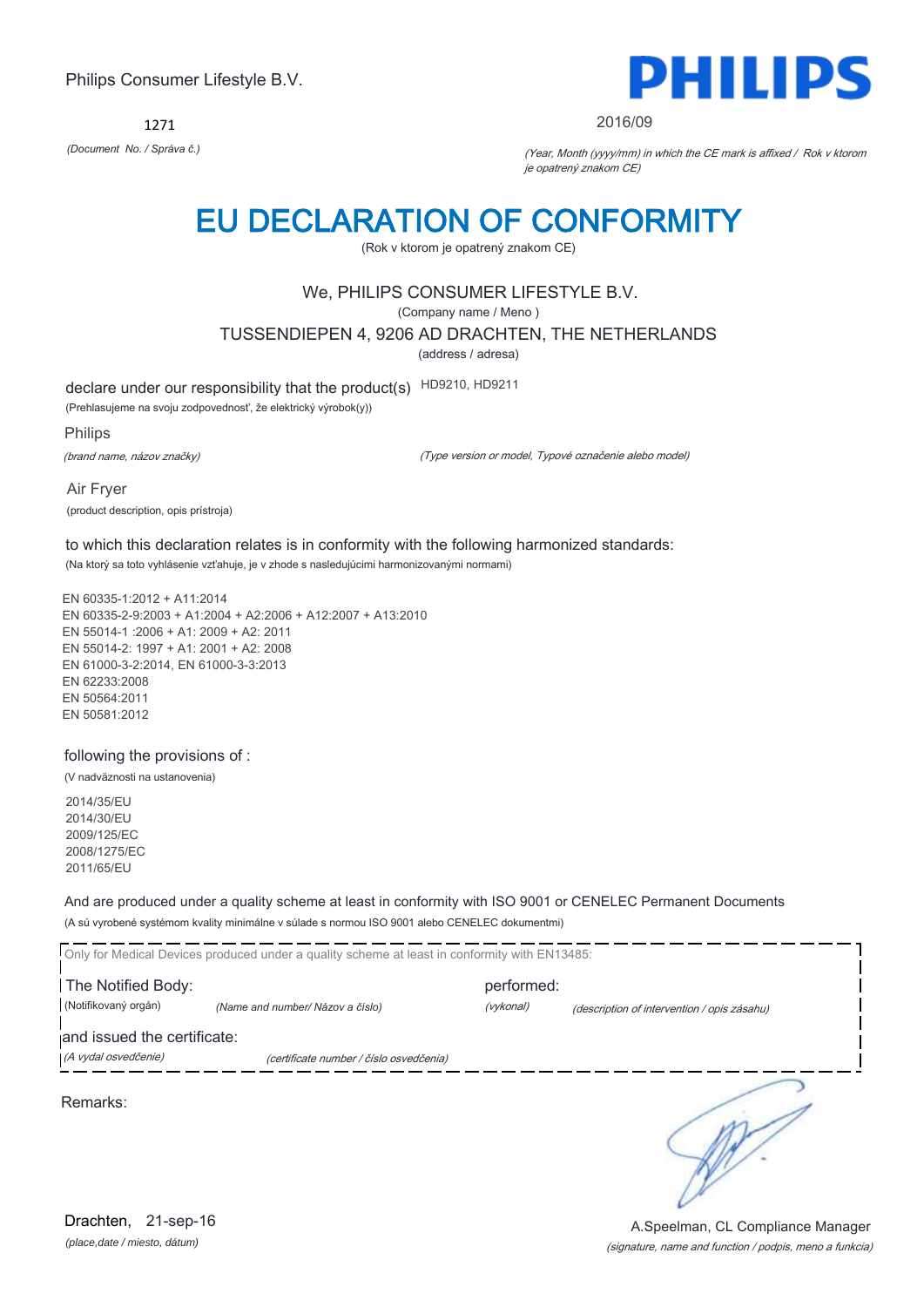1271



#### 2016/09

*(Document No. / Številka poročila)* (Year, Month (yyyy/mm) in which the CE mark is affixed / Leto namstitve CE znaka)

# EU DECLARATION OF CONFORMITY

(Izjava o skladnosti)

## We, PHILIPS CONSUMER LIFESTYLE B.V.

(Company name / Ime)

TUSSENDIEPEN 4, 9206 AD DRACHTEN, THE NETHERLANDS

(address / Naslov)

declare under our responsibility that the product(s) HD9210, HD9211 (S polno odgovornostjo izjavljamo)

Philips

(brand name, Ime znamke)

(Type version or model, Tip, verzija ali model)

Air Fryer (product description, Opis proizvoda)

to which this declaration relates is in conformity with the following harmonized standards: (Na katerega se nanaša ta izjava je skladen z naslednjimi harmoniziranimi standardi)

EN 60335-1:2012 + A11:2014 EN 60335-2-9:2003 + A1:2004 + A2:2006 + A12:2007 + A13:2010 EN 55014-1 :2006 + A1: 2009 + A2: 2011 EN 55014-2: 1997 + A1: 2001 + A2: 2008 EN 61000-3-2:2014, EN 61000-3-3:2013 EN 62233:2008 EN 50564:2011 EN 50581:2012

following the provisions of :

(V skladu z naslednjimi odločbami)

2014/35/EU 2014/30/EU 2009/125/EC 2008/1275/EC 2011/65/EU

And are produced under a quality scheme at least in conformity with ISO 9001 or CENELEC Permanent Documents (In so proizvedeni v skladu s shemo kakovosti najmanj v skladu z ISO 9001 ali CENELEC stalnimi dokumenti)

|                             | Only for Medical Devices produced under a quality scheme at least in conformity with EN13485: |            |                                             |  |
|-----------------------------|-----------------------------------------------------------------------------------------------|------------|---------------------------------------------|--|
| The Notified Body:          |                                                                                               | performed: |                                             |  |
| (Priglašeno organ)          | (Name and number/ Ime in številka)                                                            | (Izvršeno) | (description of intervention / Opis ukrepa) |  |
| and issued the certificate: |                                                                                               |            |                                             |  |
| (Izdaja certifikat)         | (certificate number / Številka certifikata)                                                   |            |                                             |  |
| Remarks:                    |                                                                                               |            |                                             |  |

*(place,date / Kraj, datum)* Drachten, 21-sep-16

(signature, name and function / Podpis, Ime in funkcija) A.Speelman, CL Compliance Manager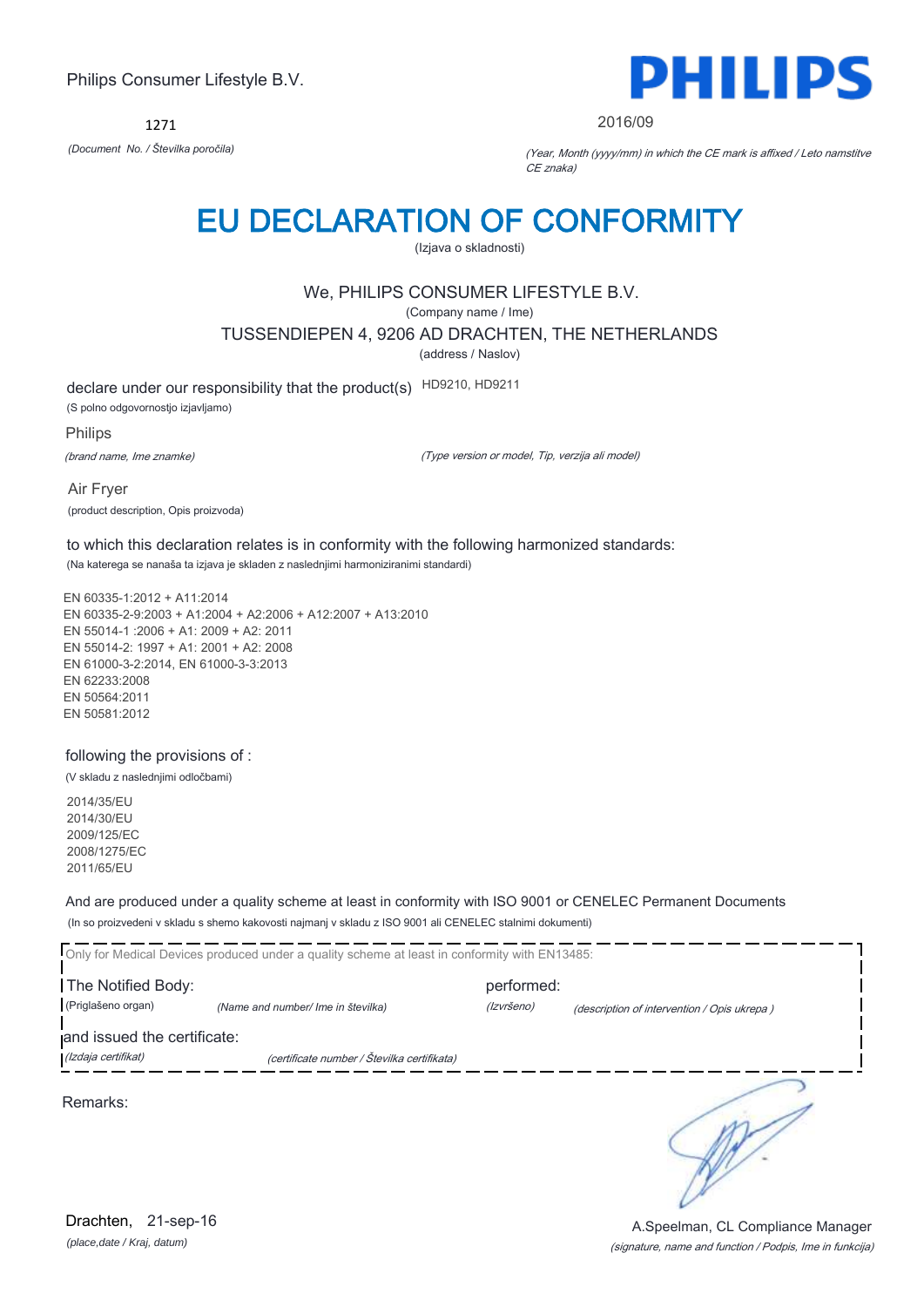1271



#### 2016/09

*(Document No. / Döküman Numarası)* (Year, Month (yyyy/mm) in which the CE mark is affixed / CE İbaresinin eklendiği yıl (yyyy/aa))

# EU DECLARATION OF CONFORMITY

(EU UYGUNLUK BEYANI)

### We, PHILIPS CONSUMER LIFESTYLE B.V.

(Company name / İmalatçının ismi)

TUSSENDIEPEN 4, 9206 AD DRACHTEN, THE NETHERLANDS

(address / İmalatçının adresi )

declare under our responsibility that the product(s): HD9210, HD9211 (bizim sorumluluğumuz altında işbu beyanın ilgili bulunduğu aşağıdaki elektrikli ürünün:) Philips

(brand name, İsim )

(Type version or model, Tip veya model)

Air Fryer (product description, Ürün Açıklamas )

to which this declaration relates is in conformity with the following harmonized standards: (aşağıda belirtilen ilgili standartların gerektirdiği uygunluğa sahip olduğunu beyan ederiz)

EN 60335-1:2012 + A11:2014 EN 60335-2-9:2003 + A1:2004 + A2:2006 + A12:2007 + A13:2010 EN 55014-1 :2006 + A1: 2009 + A2: 2011 EN 55014-2: 1997 + A1: 2001 + A2: 2008 EN 61000-3-2:2014, EN 61000-3-3:2013 EN 62233:2008 EN 50564:2011 EN 50581:2012

following the provisions of :

(Yasal hükümler şu şekildedir:)

2014/35/EU 2014/30/EU 2009/125/EC 2008/1275/EC 2011/65/EU

And are produced under a quality scheme at least in conformity with ISO 9001 or CENELEC Permanent Documents (En az ISO 9001 veya CENELEC Daimi Belgelerine uygun kalite şemasına binaen mevcut ürünlerdir)

Only for Medical Devices produced under a quality scheme at least in conformity with EN13485: **The Notified Body: performed:** performed: (Yetkili Kurul) *(Name and number/ Isin ve numara)* (yerine getirmiştir) (description of intervention /müdahalenin tanımı ) and issued the certificate: (sertifikayı düzenlemiştir) (certificate number / sertifika numarası) ╮ Remarks:

*(place,date / Yer ve tarih )* Drachten, 21-sep-16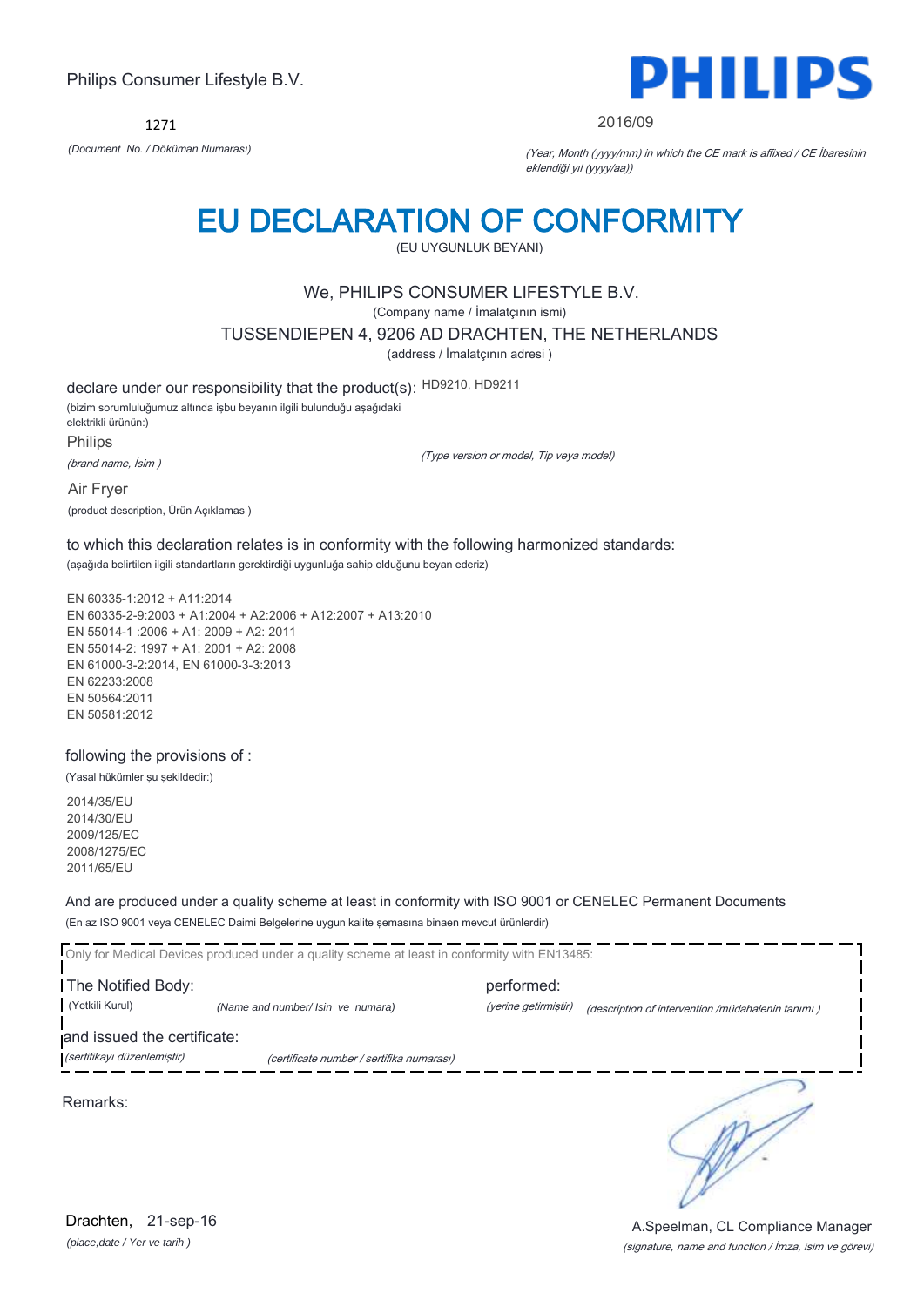1271



#### 2016/09

*(Document No. / Broj izvještaja)* (Year, Month (yyyy/mm) in which the CE mark is affixed / Godina ishođenja CE oznake)

# EU DECLARATION OF CONFORMITY

(Izjava o sukladnosti)

## We, PHILIPS CONSUMER LIFESTYLE B.V.

(Company name / Ime)

TUSSENDIEPEN 4, 9206 AD DRACHTEN, THE NETHERLANDS

(address / Adresa)

declare under our responsibility that the product(s) HD9210, HD9211

(Odgovorno izjavljujemo da je elektični uređaj(i))

Philips

(brand name, Naziv robne marke)

(Type version or model, Tipska oznaka ili model)

Air Fryer (product description, opis proizvoda)

to which this declaration relates is in conformity with the following harmonized standards: (Na koje se ova izjava odnosi zadovoljava sljedeće usklađene norme)

EN 60335-1:2012 + A11:2014 EN 60335-2-9:2003 + A1:2004 + A2:2006 + A12:2007 + A13:2010 EN 55014-1 :2006 + A1: 2009 + A2: 2011 EN 55014-2: 1997 + A1: 2001 + A2: 2008 EN 61000-3-2:2014, EN 61000-3-3:2013 EN 62233:2008 EN 50564:2011 EN 50581:2012

following the provisions of :

(Slijedom odredbi:)

2014/35/EU 2014/30/EU 2009/125/EC 2008/1275/EC 2011/65/EU

And are produced under a quality scheme at least in conformity with ISO 9001 or CENELEC Permanent Documents (najmanje u skladu sa normom ISO 9001 ili)

Only for Medical Devices produced under a quality scheme at least in conformity with EN13485: **The Notified Body: performed:** performed: (Nadležno tijelo) *(Name and number/ Ime i broj) (Izveden) (Izveden) (description of intervention / Opis intervencije*) and issued the certificate: (I izdana je potvrda) (certificate number / Broj potvrde) ╮

Remarks:

*(place,date / Mjesto ,datum)* Drachten, 21-sep-16

### (signature, name and function / Potpis,ime i radno mjesto) A.Speelman, CL Compliance Manager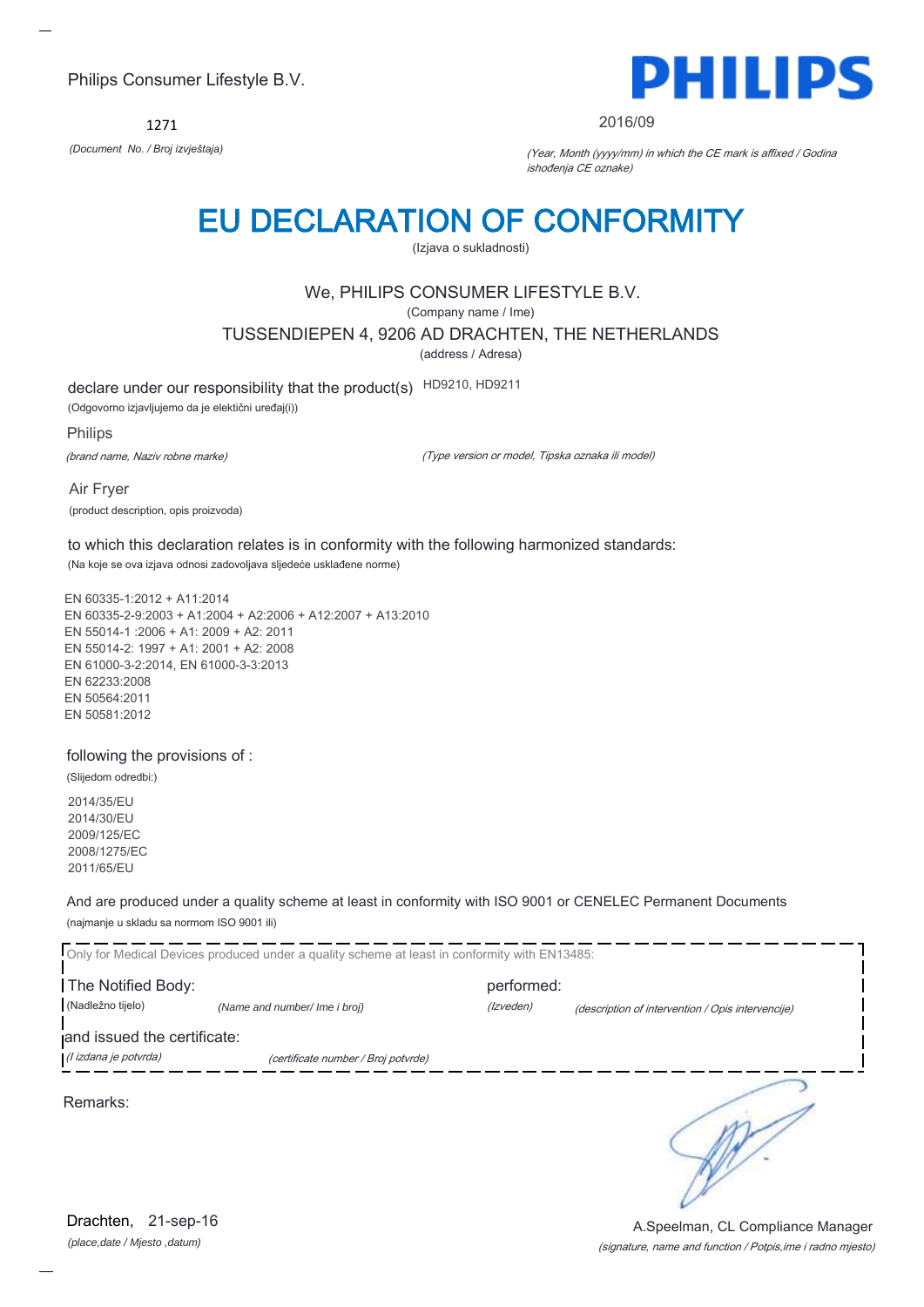1271



#### 2016/09

*(Document No. / Αρ. έκθεσης)* (Year, Month (yyyy/mm) in which the CE mark is affixed / Έτος επικόλλησης του σήματος συμμόρφωσης CE)

# EU DECLARATION OF CONFORMITY

(ΔΗΛΩΣΗ ΣΥΜΜΟΡΦΩΣΗΣ CE)

### We, PHILIPS CONSUMER LIFESTYLE B.V.

(Company name / Επωνυμία)

TUSSENDIEPEN 4, 9206 AD DRACHTEN, THE NETHERLANDS

(address / Διεύθυνση)

declare under our responsibility that the product(s) HD9210, HD9211

(Δηλώνουμε υπεύθυνα ότι το ηλεκτρολογικό προϊόν/ προϊόντα)

Philips

(brand name, ονομασία μάρκας)

(Type version or model, Τύπος έκδοσης ή μοντέλο)

Air Fryer (product description, περιγραφή προϊόντος)

to which this declaration relates is in conformity with the following harmonized standards: (στο οποίο/ στα οποία αφορά η παρούσα δήλωση συμμορφούται/ συμμορφούνται με τα εξής εναρμονισμένα πρότυπα)

EN 60335-1:2012 + A11:2014 EN 60335-2-9:2003 + A1:2004 + A2:2006 + A12:2007 + A13:2010 EN 55014-1 :2006 + A1: 2009 + A2: 2011 EN 55014-2: 1997 + A1: 2001 + A2: 2008 EN 61000-3-2:2014, EN 61000-3-3:2013 EN 62233:2008 EN 50564:2011 EN 50581:2012

#### following the provisions of :

(Σύμφωνα με τις διατάξεις των οδηγιών)

2014/35/EU 2014/30/EU 2009/125/EC 2008/1275/EC 2011/65/EU

### And are produced under a quality scheme at least in conformity with ISO 9001 or CENELEC Permanent Documents

(Και παράγεται/ παράγονται σύμφωνα με ένα ποιοτικό πρόγραμμα που συμμορφούται, κατ'ελάχιστον, με το πρότυπο ISO 9001 ή με τα Μόνιμα Έγγραφα Τεκμηρίωσης της CENELEC) 

|                                | Only for Medical Devices produced under a quality scheme at least in conformity with EN13485: |             |                                                                                                                                                    |
|--------------------------------|-----------------------------------------------------------------------------------------------|-------------|----------------------------------------------------------------------------------------------------------------------------------------------------|
| The Notified Body:             |                                                                                               | performed:  |                                                                                                                                                    |
| (Ο ειδοποιηθείς οργανισμός)    | (Name and number/ Ονομασία και αριθμός)                                                       | (διεξήγαγε) | (description of intervention / $\pi \epsilon \rho \gamma \rho \alpha \varphi \eta$ $\pi \alpha \rho \epsilon \mu \beta \alpha \sigma \eta \zeta$ ) |
| and issued the certificate:    |                                                                                               |             |                                                                                                                                                    |
| (Και εξέδωσε το πιστοποιητικό) | (certificate number / αριθμός πιστοποιητικού)                                                 |             |                                                                                                                                                    |
| Remarks:                       |                                                                                               |             |                                                                                                                                                    |